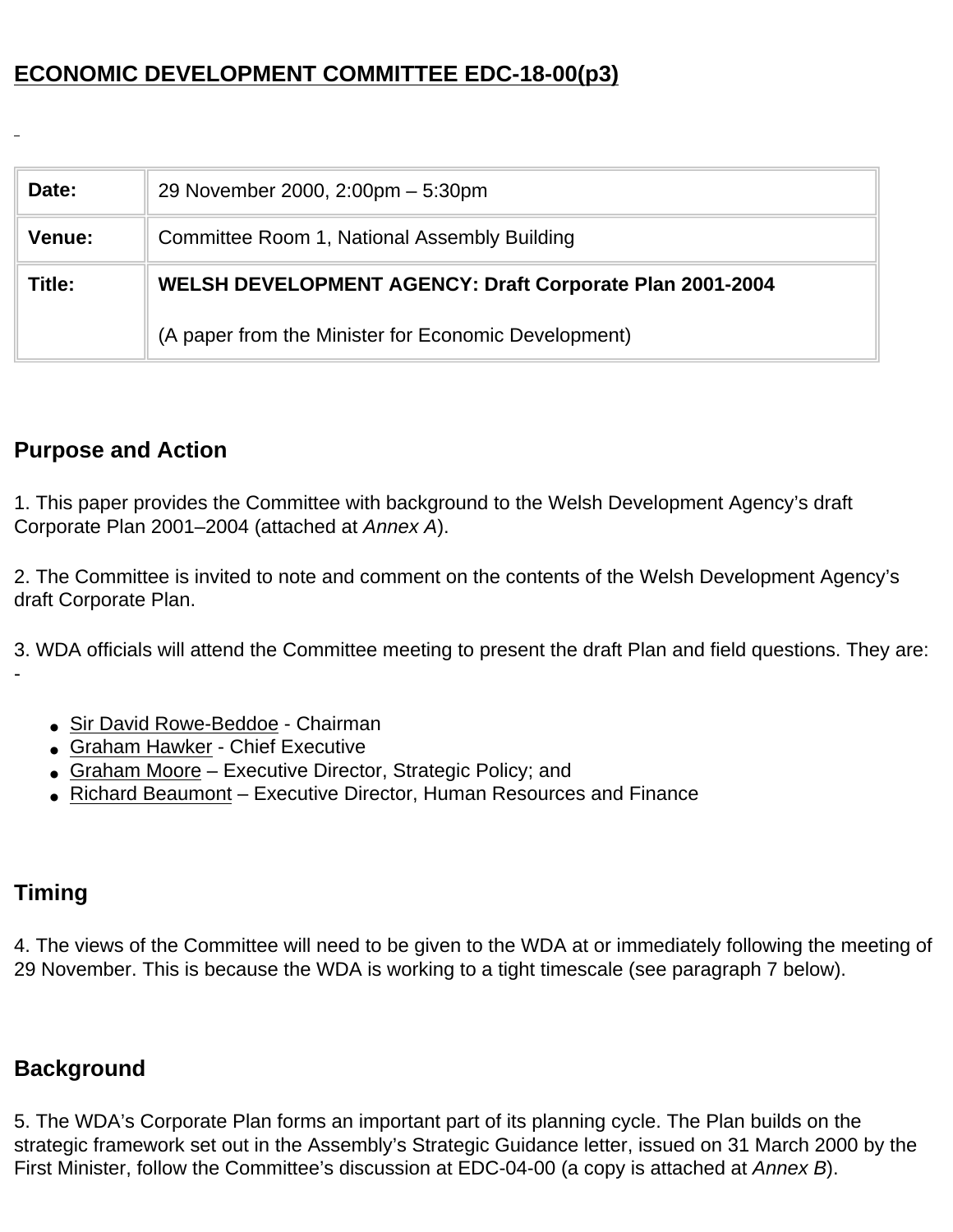6. The Plan is a strategic document covering the three-year period from 2001-2004. It is NOT intended to contain detailed proposals for specific projects; rather, it is an overview of the Agency's proposed activities over the forthcoming three years.

7. It will form the strategic base upon which the detailed Business Plan for 2001-2002 will be compiled. The WDA will be drafting its Business Plan in the coming months, with the Committee expected to be consulted on a draft Plan in February 2001.

### **Summary**

8. The WDA's four "Strategic Priorities" remain the same as in previous plans: -

- Increasing Participation;
- Adding-Value;
- Internationalisation: and
- Increasing Enterprise.

9. In addition, the Plan contains an analysis of the Welsh economy and sets out the ways in which the WDA can assist the Assembly in meeting the targets as laid down in www.betterwales.com.

10. The detailed budget tables that form the annexes to the Plan are based on the Assembly's draft budget, published by the Finance Minister on 19 October.

# **Comment**

11. I am very pleased with the WDA's work in preparing this draft Plan. It has accurately reflected the Assembly's Strategic Guidance letter, and overall I am happy with the Plan's tone and content.

12. However, since the issuing of Strategic Guidance to the WDA, the Partnership Agreement has been signed, and I am anxious to ensure that its priorities are also reflected in this Plan. Therefore, I have asked officials to liaise with the WDA to ensure that the Agreement's vision for inward investment (Chapter 4, paragraph 12) is incorporated into the draft Plan.

13. I am looking forward to hearing the views of the Committee on this and other issues concerning the draft Plan.

# **Compliance**

14. The WDA was established by the Welsh Development Agency Act 1975 (as amended by the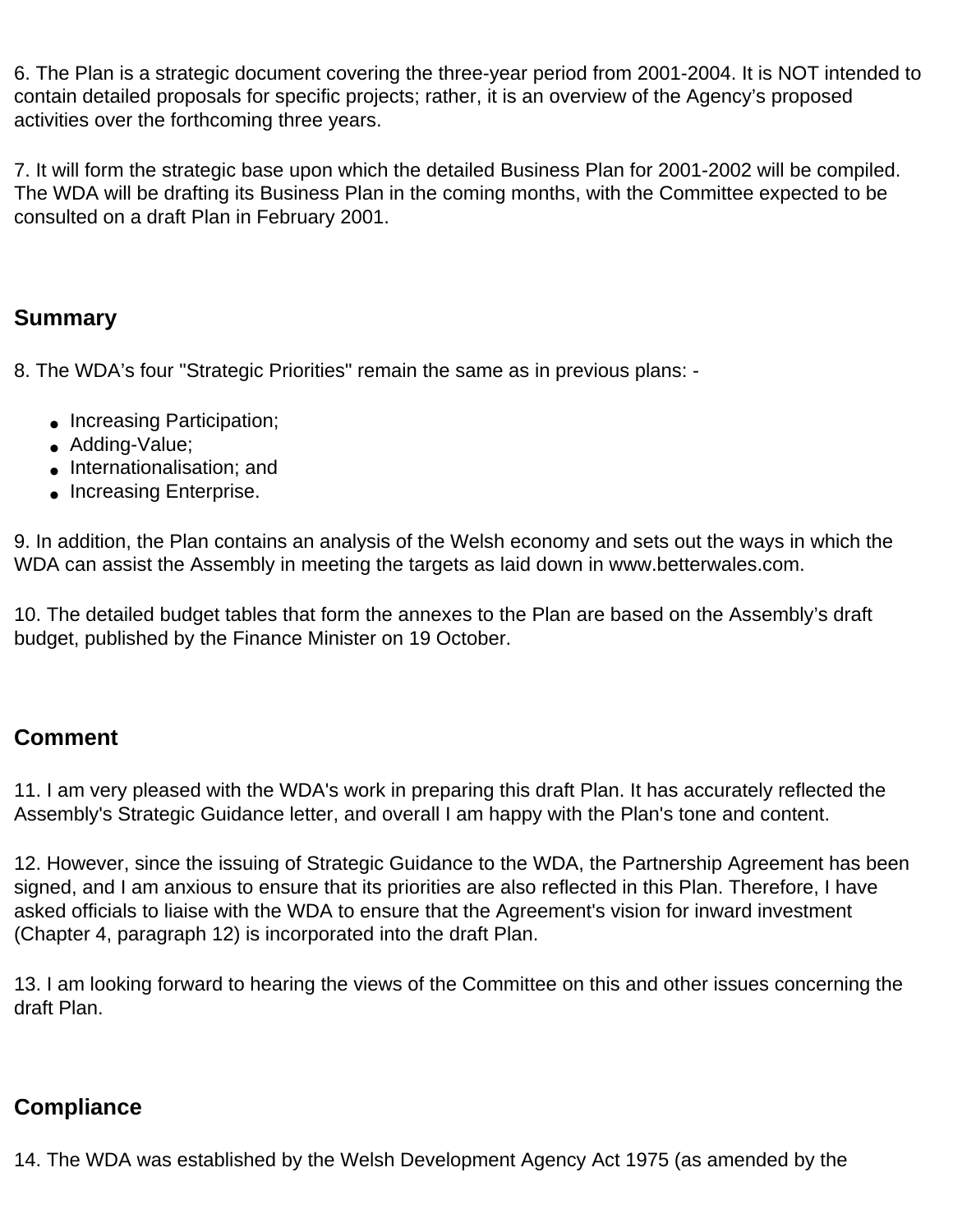Government of Wales Act). Powers under that Act have been transferred to the Assembly and delegated to the Minister for Economic Development and his staff.

15. The WDA's Management Statement (section 3.5) states that the Agency will produce, every year, a three-year Corporate Plan. This is an Agency document and as such there is no requirement for the Committee (or, indeed, the Minister for Economic Development) to "approve" the draft Plan. However, the WDA will wish to hear the views of the Committee. There are no issues of regularity and propriety and the Assembly Compliance Office is content.

# **Financial Implications**

16. The costs associated with the WDA's activities during this financial year will be met from within the WDA's existing budget provision. The draft budget published on 19 October includes planned expenditure by the WDA for each of the next 3 financial years. Financial Planning Division has been consulted and noted that there are no additional financial implications for the Assembly arising from this submission.

# "A New Economy for

# Wales"

Welsh Development Agency

Corporate Plan 2001-2004

# 1. Introduction – **The WDA is "In Business for Wales"**

1.1 The National Assembly for Wales has published its strategic framework for Wales, ([www.betterwales.com](http://www.betterwales.com/)), which sets out a series of medium and longer term targets if Wales is to achieve the shared vision, including *"A*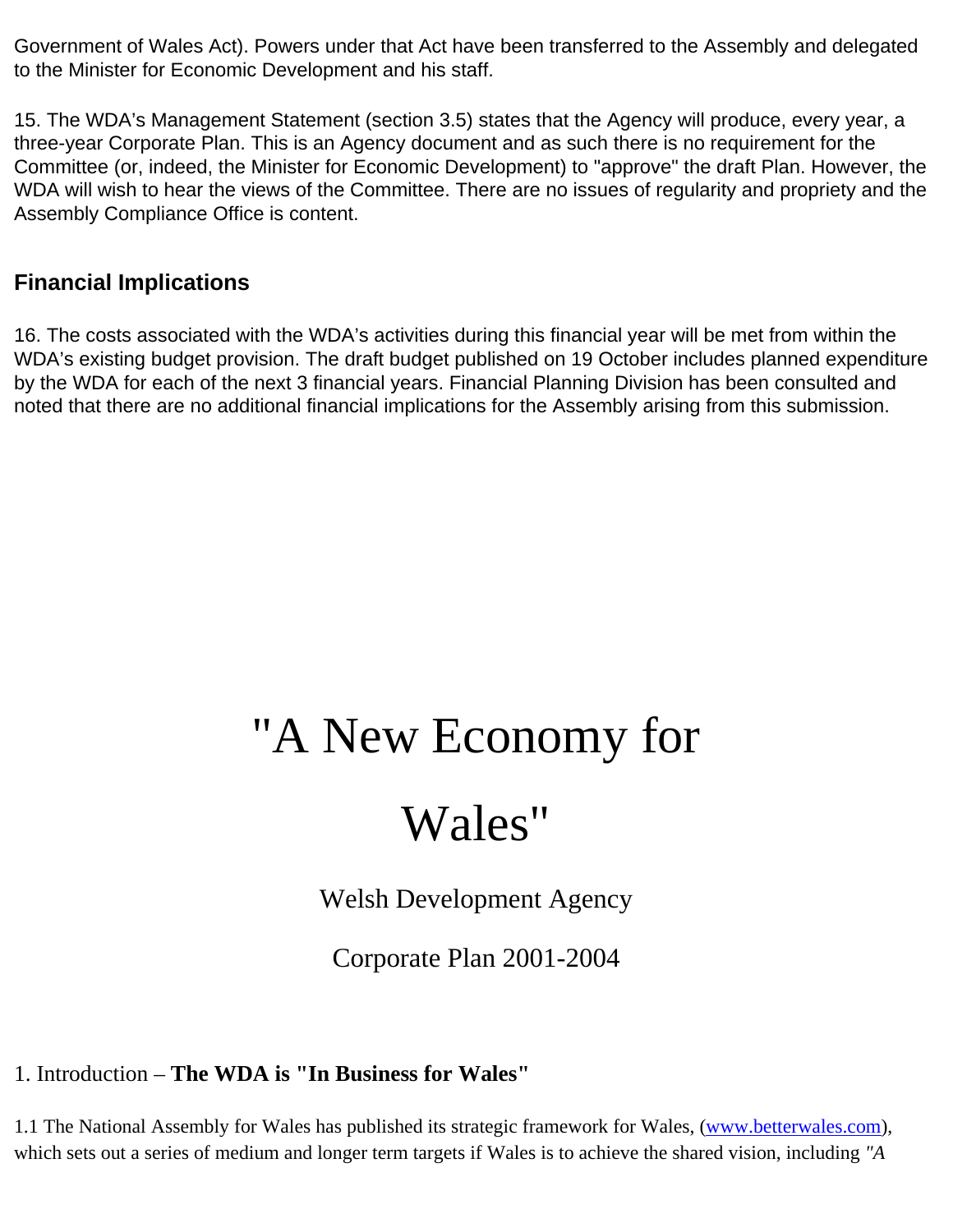*better, stronger economy".* The purpose of this Corporate Plan is to outline the Agency's role within this strategy, including the contribution the Agency intends to make to these targets and objectives. The Corporate Plan includes, a projected budget allocation for the three-year plan period, and an action plan, the first year of which will inform business planning process. By more closely aligning the Corporate and Business Plans, the Agency will better integrate the strategic priorities of the Assembly and proposed Agency actions to achieve these priorities, both set within a common time frame.

1.2 The actions of the Agency will be focussed on the key goals of the National Assembly's strategic plan for Wales, [\(www.betterwales.com\)](http://www.betterwales.com/) and the partnership agreement Putting Wales First, as well as on the priorities of the Single Programme Documents and the challenges of the draft National Economic Development Strategy for Wales, in line with the Strategic Guidance of the First Minister and the Economic Development Committee. Inside this framework, this Corporate Plan will build on the analysis and strategies of the Agency Corporate Plan 2000-2003, ("*Promoting Prosperity*"), by updating and editing in the context of changing circumstances. In particular the Strategic Priorities, identified through the analysis of the Economics Panel, remain the same. The tasks of encouraging companies in Wales to meet globally competitive standards, raising productivity, increasing economic participation and enhancing enterprise remain fundamental to the Agency's mission of increasing prosperity across Wales. Prosperity can only be generated by business success – it is business that must drive economic growth in Wales. Hence the primary, (but not the only), purpose of the Agency is to "*activate business success*" in Wales.

1.3 Significant economic disparities between individual communities continue to persist in Wales. These disparities not only imply low levels of well being in some communities but also reduce the average level of prosperity in Wales as a whole, whilst depriving people of significant economic opportunities. The Agency will focus resources and attention on generating business success for Wales' poorer communities, including a range of initiatives and programmes to maximise the economic impact of European Objective One Funding, by fostering enterprise, increasing the level of work opportunities and creating the conditions under which local business will flourish.

1.4 At the same time the Agency will continue to look for, and nurture, sustainable growth opportunities throughout Wales, recognising the economic interdependencies that exist within Wales and the potential for areas of maximum opportunity to impact upon areas of greatest need. Such an approach must be based on effective collaboration involving all relevant partners and the community itself, recognising the long-term nature of regeneration and be flexible enough to meet the particular needs and opportunities of communities throughout Wales.

- 5. The Agency will work to implement the Assembly's underlying themes of equality of opportunity, sustainable development and social inclusion in every thing it does, recognising in particular its obligations under the Human Rights Act 1998 and the opportunities of the Communities First Strategy and the Rural Development Plan.
- 6. Wales has many advantages as a place to live and work a vibrant and welcoming culture, a new sense of worth and identity and in many places an outstanding natural and built environment. The Agency is determined to add to these a globally competitive business environment, and a consistent and sustainable high standard of living.

# 2. Context: A Changing World

2.1 Economies do not stand still – indeed the rate of structural change is accelerating, as the spread and application of information technology increases, creating new opportunities whilst challenging traditional industries and processes. Thus the global economy is once more in the grip of structural change as the products and processes of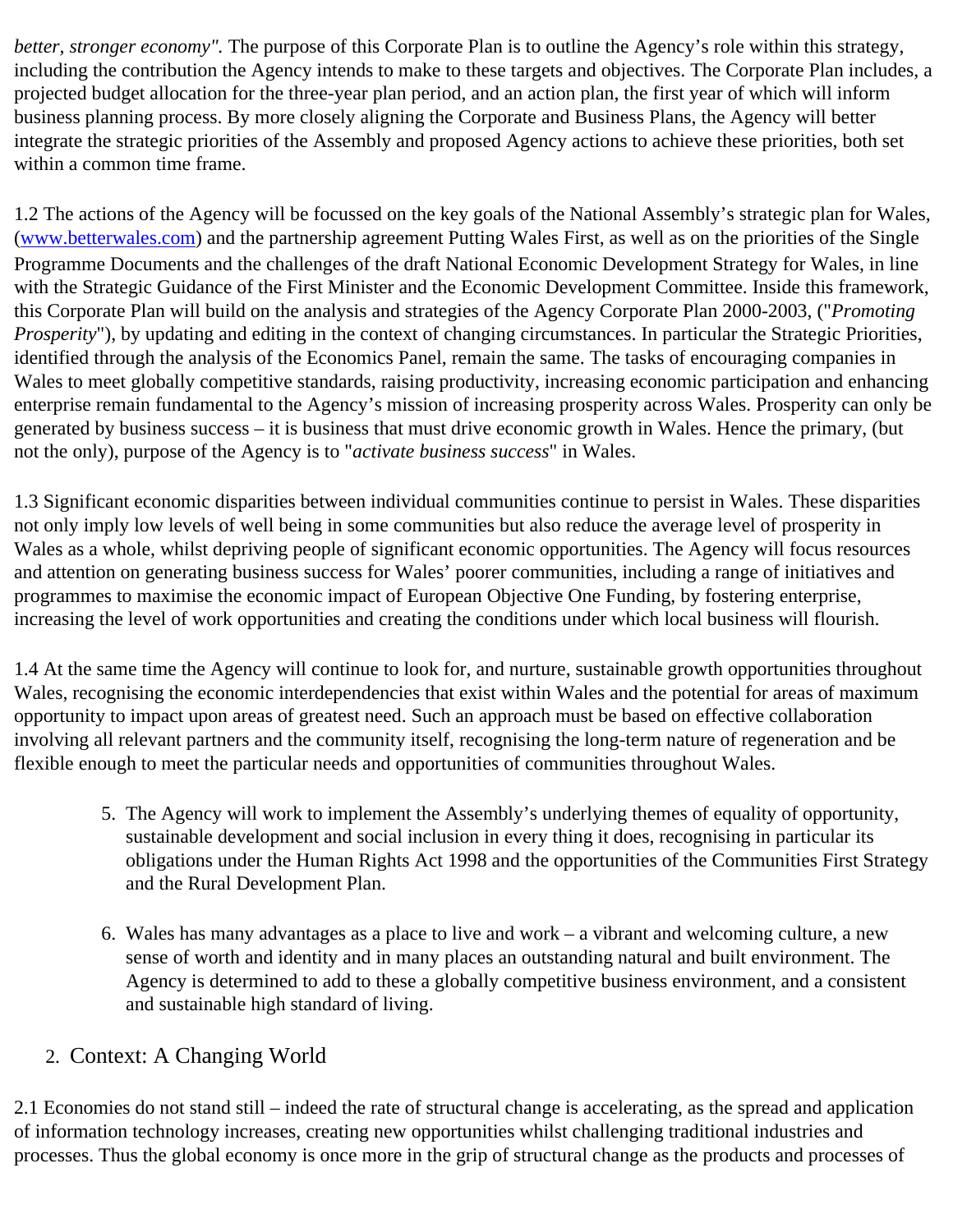business adjust to new technologies and their applications. Whilst structural change is ultimately beneficial, releasing resources (including labour) to more productive uses, Wales is familiar with the costs associated with the processes of change. Wales must respond to these changes if it is not to be left behind. It can do so in part by building on its existing strengths including a strong base of international companies with high levels of re-investment, proximity to major markets in the rest of the UK and Ireland and a successful and growing higher education sector. Moreover the characteristics of the information revolution are unlike the changes of the past. Ebusiness is not only changing the nature of firms, but the very nature of business itself.

2.2 In the midst of this revolution in the processes and practices of business, the Welsh economy continues to be subject to a mixture of short and longer term influences. These include the continued strength of sterling with its downward pressure on export values and margins, the ongoing crisis in agriculture and changes in the mix and origin of mobile international investments. Relative well-being in Wales continues to fall further behind the UK average, with latest figures demonstrating a prosperity gap of more than 20% between Welsh and UK average Gross Domestic Product (GDP) per capita. More of the same, in terms of economic development activity, is not an option, since the prosperity gap will then continue to widen. Reversing this trend calls for radical action, with imaginative and innovative policies conducted on a sufficient scale over a sustained period to address the basic causes of this prosperity gap, reflected in the Strategic Priorities of this Corporate Plan.

2.3 Neither success nor prosperity can be adequately measured by GDP alone. The aim is to secure an improved quality of life for the people of Wales. The generation of economic success will go hand in hand with better health, greater social cohesion, wider access to work opportunities and a better environment. Many of these are the responsibility of others in Wales, and the WDA will work in partnership with other organisations to ensure that Agency activity is complementary to these wider goals.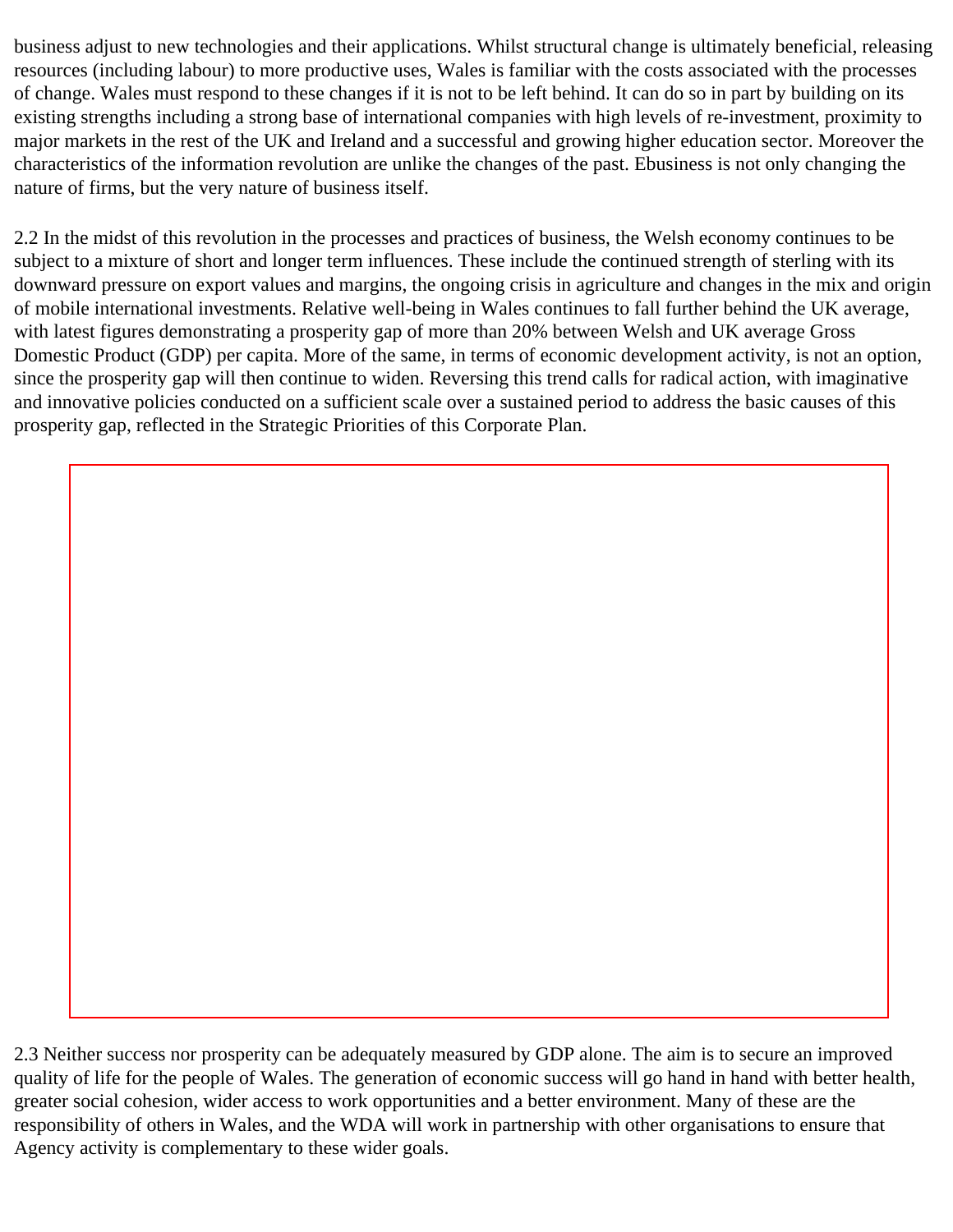2.4 Wales can gain strength from the leadership opportunities of devolution, from the blossoming of its creative industries and from the intrinsic value of both its built and natural environment. Moreover European Structural Funding, used constructively and carefully matched to local needs, opportunities and resources, offers the substantial prospect of accelerating Wales' structural adjustment and enhancing the Agency's capacity to activate business success.

2.5 Under Objective One proposals the Agency has been nominated by broad-based partnerships as the lead body on a number of Regional Action Plans, and will participate fully in the planning and delivery of a range of other Regional, Sub-regional and Local Action Plans. Similarly under Objective Two proposals, the Agency will continue to play a full partnership role in the delivery of local Action Plans based on Powys, Cardiff and Newport

2.6 Within this context the WDA is committed to the crosscutting themes of www.betterwales.com, and to the notion of a sustainable and inclusive Wales as integral to the strategy of achieving:

- high and stable levels of economic growth and employment,
- social progress which recognises the needs of everyone,
- effective protection of the environment
- prudent use of natural resources,
- integration of economic, social and environmental objectives.

2.7 The WDA is committed to increasing economic participation, to raising productivity, to encouraging companies to meet internationally competitive standards and to enhancing enterprise in Wales. In doing so the WDA will strive to meet the needs of the future as well as the present, making even greater efforts to look further forward and to better effect in identifying technological and market opportunities, and in helping Wales to take maximum advantage of those opportunities. The Agency is implementing newly developed strategies for Equal Opportunities and Sustainable Development in its own activities and in its relations with others.

# 3. Strategic Priorities

1. *"Promoting Prosperity",* the Agency's Corporate Plan 2000-2003, identified four strategic priorities for increasing prosperity across Wales, following an extensive analysis of the opportunities and challenges facing the Welsh economy undertaken by the Agency's Economics Panel *("Towards an Economic Analysis of Wales",* WDA 1999). The Agency's view, endorsed by the Panel, is that these priorities, set out below, remain fundamental to the task of increasing prosperity across Wales, since they directly address the basic causes of the prosperity gap.

#### *Increasing Participation*

#### *Adding-Value*

#### *Internationalisation*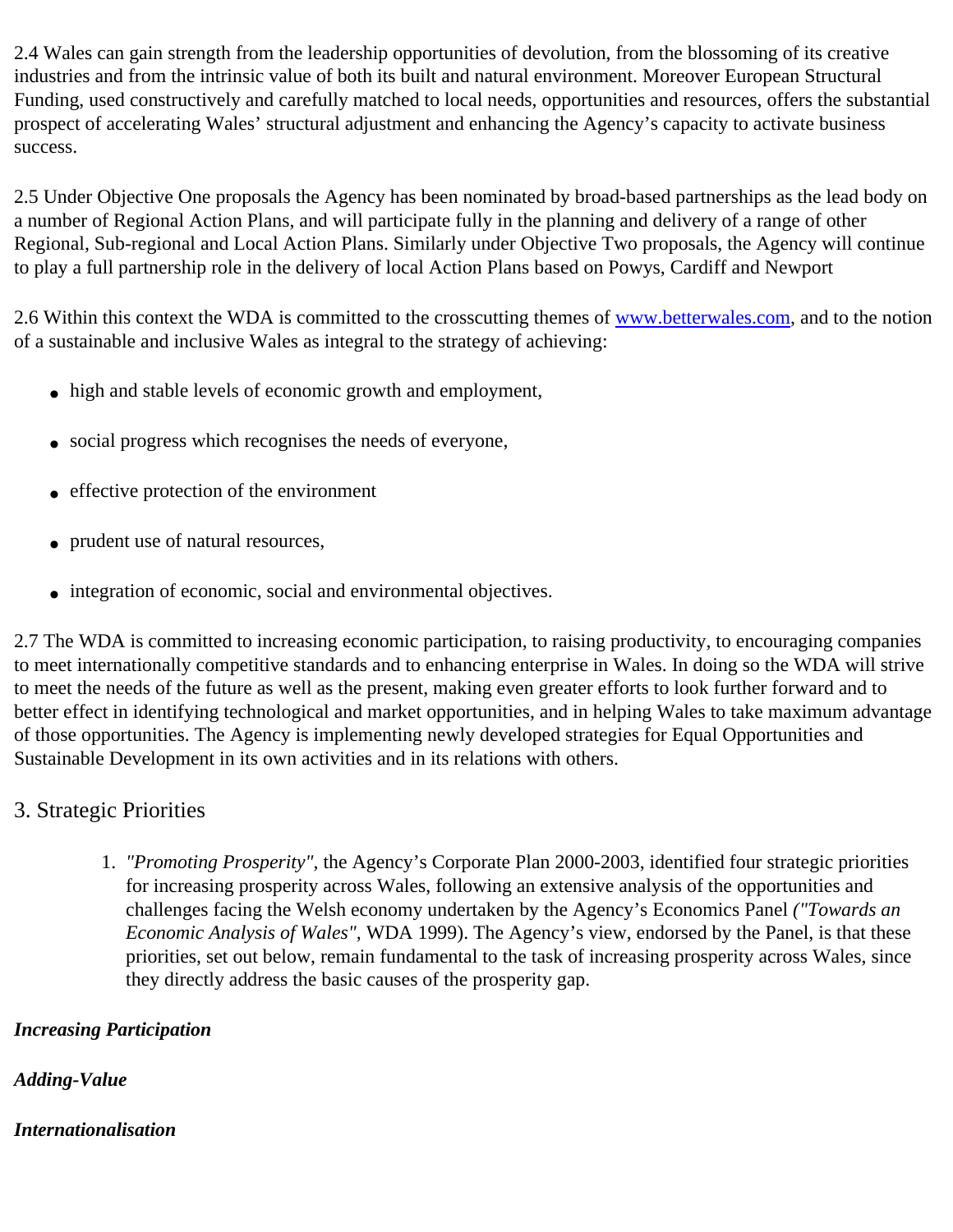#### *Increasing Enterprise*

2. Both activity rates (proportion of the working age population who are in or seeking work) and productivity levels (GDP or value-added per employee) in Wales remain below the UK average. Creating new work opportunities and identifying and overcoming the obstacles that prevent people from working, and raising productivity by developing knowledge-based businesses and applying ideas and information across all sectors, must be the crucial basic ingredients of an economic development strategy for Wales. At the same time companies and individuals in Wales must be outward looking, innovative and enterprising in meeting or exceeding globally competitive standards.

3.3 However there are few quick fixes or simple solutions in the processes of economic development. Such development is about finding the right balances - between short-term gains and longer term changes; between support for home-grown businesses and attracting new inward investment; between creating new work opportunities and productivity gains from those already in work; , and between the imperatives of local needs and the advantages of local opportunities, rarely to be found in the same place at the same time. There is a continuing need for enhancements to the business environment to maximise local business success, for high impact inward investment, and for local regeneration projects that can allow communities to play their full part in sustainable economic development.

3.4 *Participation*: identifying and overcoming the obstacles that prevent people from working in Wales which increasing the level of work opportunities are both essential in the task of increasing prosperity in Wales. Individuals need the motivation and ability to generate their own economic success whilst adding value to business. The Agency recognises the role of its key partners including the Employment Service and CETW, in increasing labour market participation and preparing people for higher level jobs. However new work opportunities will only come from the attraction or creation of new business to Wales, and from the growth of existing businesses within Wales. Attracting and developing inward investment should be complementary to, rather than competing with, efforts to develop indigenous firms, with each requiring an effective business environment, appropriate and affordable premises and sites as well as skilled and outward-looking people. In particular the Agency will seek to develop strategic employment sites in areas where this can have maximum impact on low levels of participation. The Agency will also seek to create the conditions under which women can enter, or return to, work, including new opportunities for business start-ups.

5. *Added Value*: adding value through ideas and information is at the heart of the prosperous New Economies of Europe. The Agency will work to encourage the development and application of the knowledge base in Wales, facilitating much closer co-operation between industry and higher education, ensuring the development of regional innovation centres and developing a series of incubator and spin-out facilities attached to Wales' higher education institutions. The attraction of inward investment is crucial in raising productivity, in adding value and in introducing and diffusing global best practice.

3.6 *Internationalisation*: Prosperous modern economies have outward-looking individuals and firms that meet or exceed global standards, maximising the purchase and sales opportunities of electronic trading, operating in a quality business environment and deriving substantial market value from ideas and information. Encouraging overseas trade is the role of the Agency's partner WalesTrade International. The Agency will take a lead role in driving the Ebusiness environment in Wales, building upon its Information Society initiative and developing new schemes within this integrated strategy to give Wales the infrastructure, skills and motivations to take maximum advantage of the new opportunities.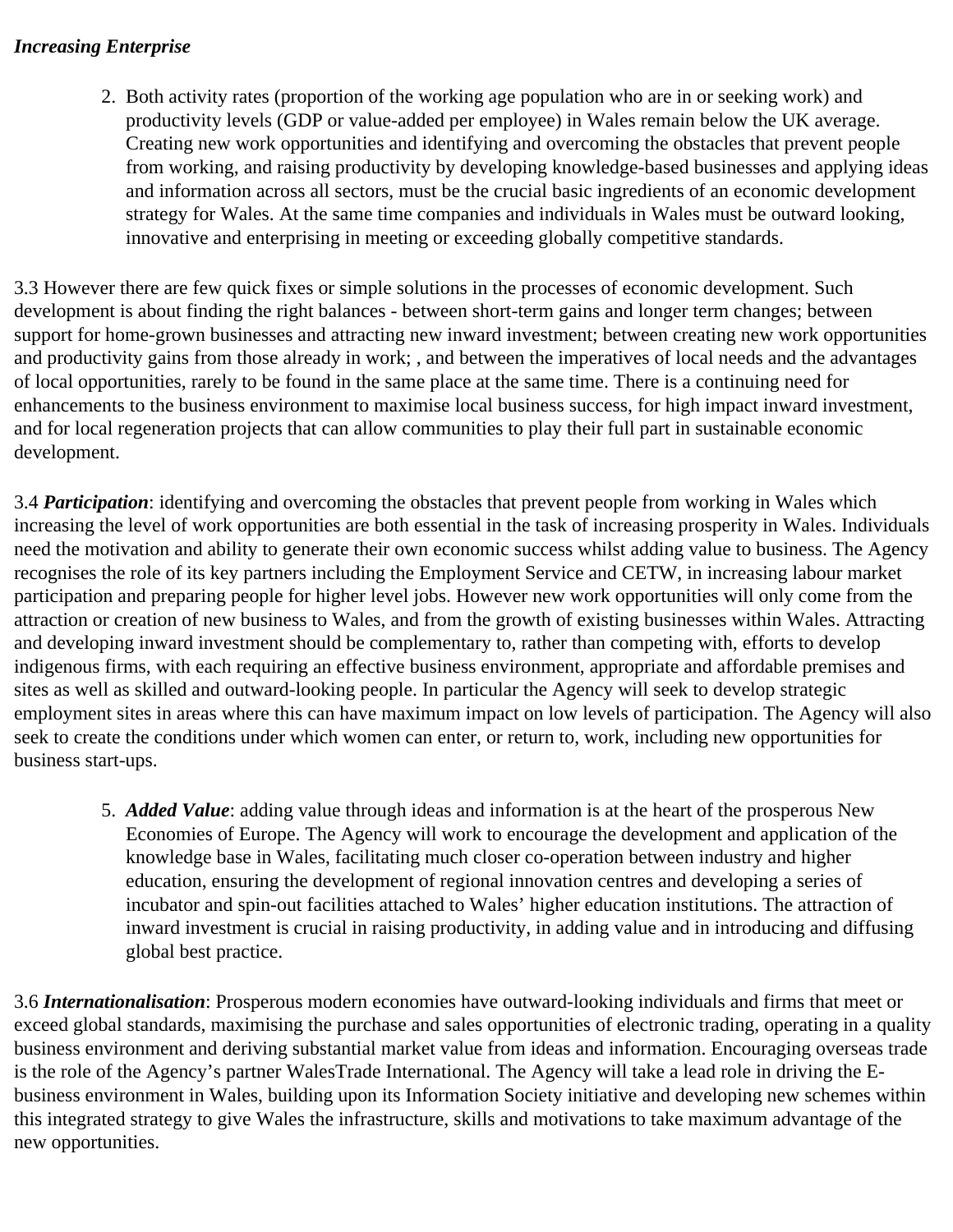3.7 *Enterprise***:** the need for a more enterprising and innovative approach to business in Wales is widely recognised. Women are especially under-represented in Welsh business start-ups, and will be an important focus for Agency activity within the Entrepreneurship Action Plan for Wales. Alongside longer-term measures to enhance an enterprise culture in Wales, the Agency will focus attention on encouraging and enabling commercial application of electronic communications, on stimulating graduate enterprise and spin-out companies from universities and on the full commercialisation of knowledge through a network of innovation centres. In addition the Agency will develop a series of financial products and services to address the funding gap identified as an obstacle to SME creation and growth in Wales.

8. The Agency is determined to play its full part in realising the vision of [www.betterwales.com](http://www.betterwales.com/) and will work with its partners to maximise its contribution to the betterwales targets across the full range of Agency activities. The scope of the Agency contribution is set out in the Appendix.

#### 4. A Knowledge-Driven Economy

1. "We want to promote a strong, modern and knowledge-based economy…." *Putting Wales First*, *Partnership Agreement of the National Assembly, October 2000.* The application of ideas and information, including connectivity and its utilisation, are rapidly becoming key to competitiveness and hence to prosperity. However there are early indications that Wales is lagging behind the rest of the UK in this area, not only reflecting Wales' current relative lack of prosperity but also even reinforcing that position. In this changing world, connectivity and competitiveness both determine and reflect prosperity.

Source: derived from dti and ONS figures, 2000.

2. Prosperity in the 20th century was based on the effective combination of traditional inputs such as land, labour and raw materials, in order to produce (usually) tangible outputs in response to market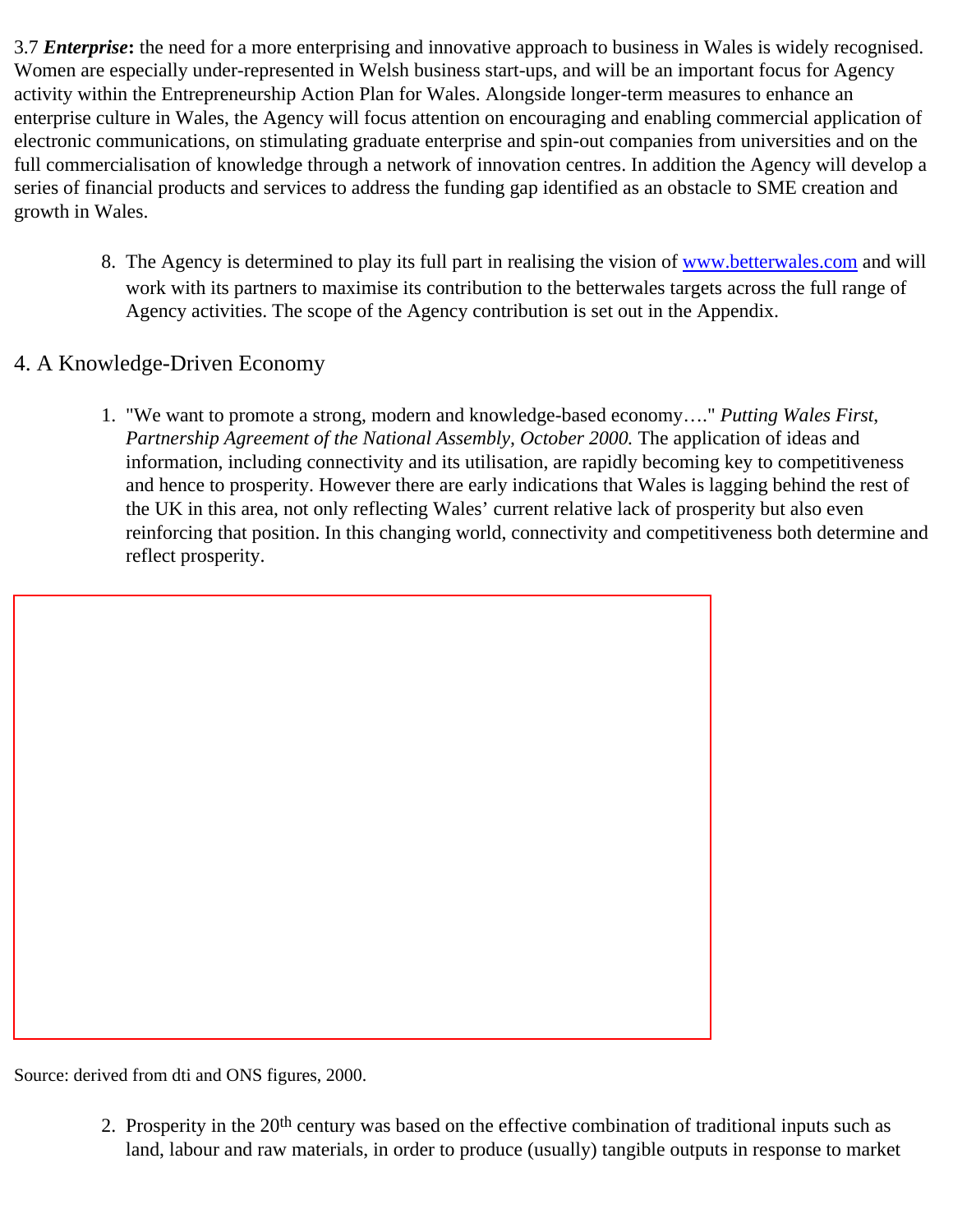opportunities. The strategy for Development Agencies was then to seek to influence this combination in specific locations, typically through subsidy to particular inputs such as land, labour or premises, or by remedying market failure by improving the business environment. Whilst such actions remain important, especially in the regeneration of local communities, changes in the nature of manufactured outputs and traded services dictate that future prosperity will be knowledge based.

3. *"A knowledge-based economy is one where value is added through ideas and information."* Building a knowledge-based economy is then about promoting the application and spread of ideas and information – increasing access to the Internet and Ecommerce, encouraging the development of knowledge industries and enhancing the application of value-adding ideas across the economy. 21st century economic development strategies are about ideas; about encouraging firms and organisations to exchange ideas and information as well as goods and services (ie to learn from each other), about developing process and market expertise within and between sectors, and about looking for future prosperity from the interaction of proximate firms in learning networks. The Agency will seek to utilise Objective One funding to significantly enhance its partnership programmes to maximise the spread and application of innovative ideas. Such a strategy will bring social and environmental, as well as economic, benefits, since high growth knowledge-based firms and organisations typically have a relatively benign environmental "footprint", consume relatively few non-renewable resources and have a locational independence that can facilitate location in areas of greatest need.

# 5. Activating Business Success – In Business for Wales

5.1 Neither governments nor Development Agencies generate economic prosperity – only businesses can do that. Hence the Agency must encourage, nurture, cajole and stimulate business success – by identifying the drivers and constraints upon business success in Wales, and by working with business to enhance the former and to overcome the latter.

5.2 The Agency will not only work with, but will also listen to, business and it's other partners across Wales, not least through its active participation in the four Regional Economic Fora, various industry fora and direct feedback from customers. The Agency has an established track record in successfully working with communities, local authorities and other agencies to develop the social and environmental infrastructure that enables sustainable business growth. This relies on the ability of the Agency to combine the professional skills of all its staff in delivering the integrated solutions that modern business requires. Agency staff rightly have a world-class reputation for the integrated delivery of economic development through inward investment, business and area development. These skills and professionalism, combined with radical actions and appropriate resources, will be fundamental to the future delivery of sustainable prosperity across Wales

- 3. The Agency will itself seek to demonstrate the characteristics of a modern successful business, being pro-active in seeking out opportunities, customer focussed, efficient in its operations, taking maximum advantage of the opportunities of Ecommerce, and an exemplar in terms of openness, transparency, and forward thinking.
- 4. Creating the right conditions for activating business success requires that equal attention be given to supporting existing businesses and attracting new investment. Businesses will only invest in locations where the right conditions for growth exist, where there is an appropriate supply of sites, premises, local services, a quality environment and enthusiastic, regenerated communities. High growth knowledge-based businesses in particular are typically sensitive to the quality of the local business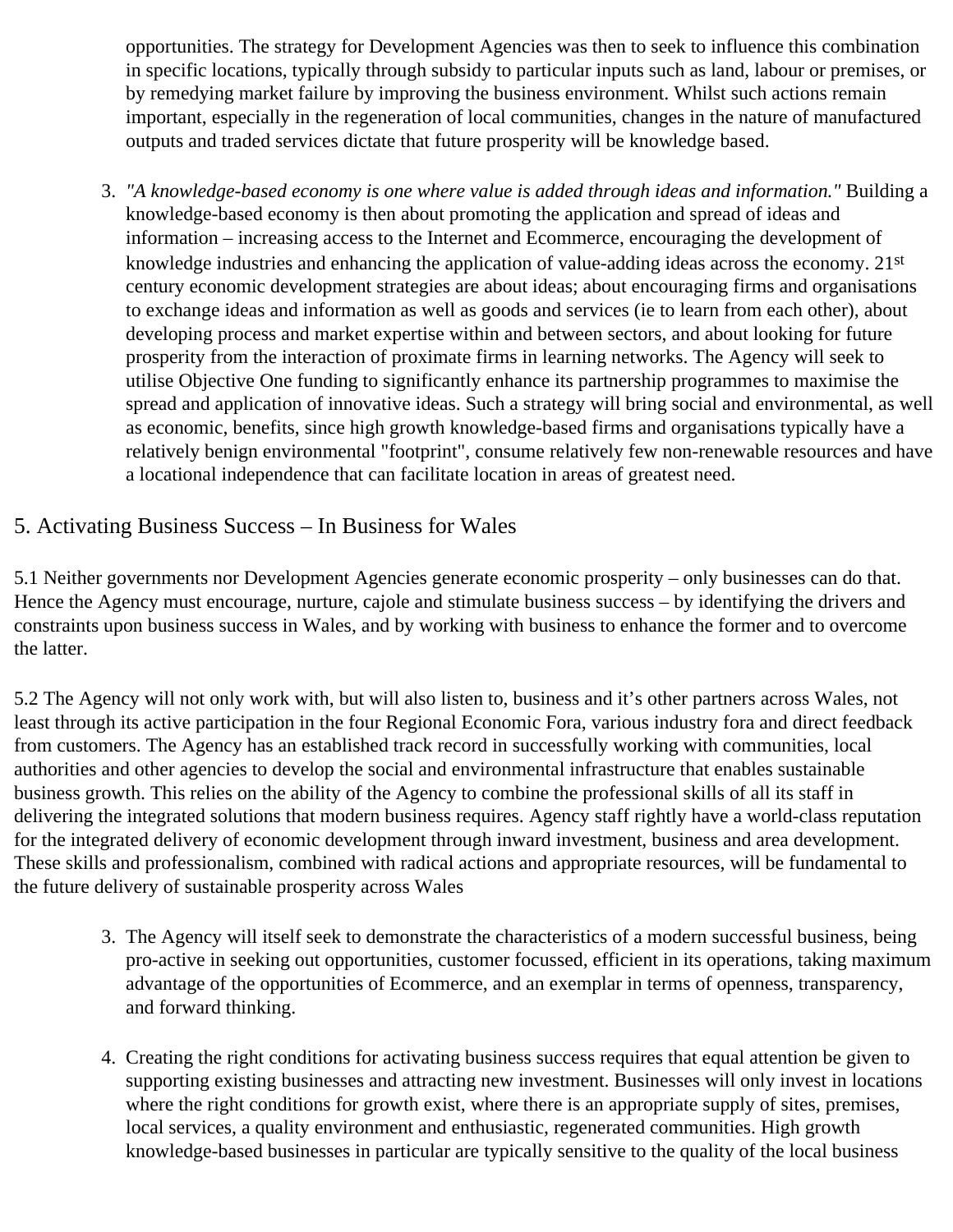environment – then enhancing that environment through the provision of quality sites and premises has an important part to play in the overall strategy for increasing prosperity across Wales.

5.5 The Agency's strategic role lies in focusing resources to generate the highest level of impact in those areas with the greatest potential for economic development. Achieving this relies on the Agency's ability to utilise the ingenuity and expertise of its professional staff. The Agency will seek to act as a "model employer", and will promote best practice in the management and development of its staff, balancing the needs and career aspirations of individual employees with the need to achieve its corporate aims and objectives. This balance is set out in the Agency Human Resource Strategy (Appendix A). The Agency will implement the Welsh Language Scheme proposals and, during the lifetime of this Plan, will endeavour to achieve Investors in People status.

5.6 Whilst successful economic development must recognise the unique characteristics of the individual region, Europe's prosperous regions of the future will share a number of key characteristics. These include a developed and comprehensively applied knowledge base, individuals and firms that take maximum advantage of e-business, indigenous businesses that grow by competing successfully in global markets, an attractive location for internationally-owned businesses and a focus on strategic area development for economy-wide as well as local benefit.

5.7 The attraction, retention and expansion of inward investment are each critical to achieving each of the strategic priorities, as well as the targets of betterwales.com. However the competition for mobile investments is increasing rapidly – it is only by having available quality sites and premises alongside a skilled and effective workforce that Wales will be able to maintain, let alone enhance, its relatively high share of inward investment into the UK.

- 8. The Agency's contribution to the actions to realise the Strategic Priorities can be grouped together into five distinct themes for activating sustainable business success and hence increasing prosperity in Wales:
- $\bullet$  E-business Development enhancing the take-up and utilisation of ebusiness in Wales
- Developing Knowledge Based Business encouraging firms and individuals to add value through ideas and information technology
- Support for Business Into Wales attracting new business to Wales and encouraging firms in Wales to meeting globally competitive standards
- Support for Business In Wales– stimulating the birth of new businesses and the growth of existing businesses in Wales
- Strategic Area Development–the creation of competitive communities, generating local and regional economic activity in Wales by ensuring adequate provision of employment sites and premises to meet the growth needs of existing and potential businesses

5.9 Strategic Action Plans will be developed for each of these themes, focussing resources for maximum impact on the Agency strategic priorities. In particular the Agency recognises the distinct characteristics, needs and opportunities of the different parts of Wales and will tailor its efforts in each area to stimulate sustainable business growth and success relevant to the particular characteristics of the area.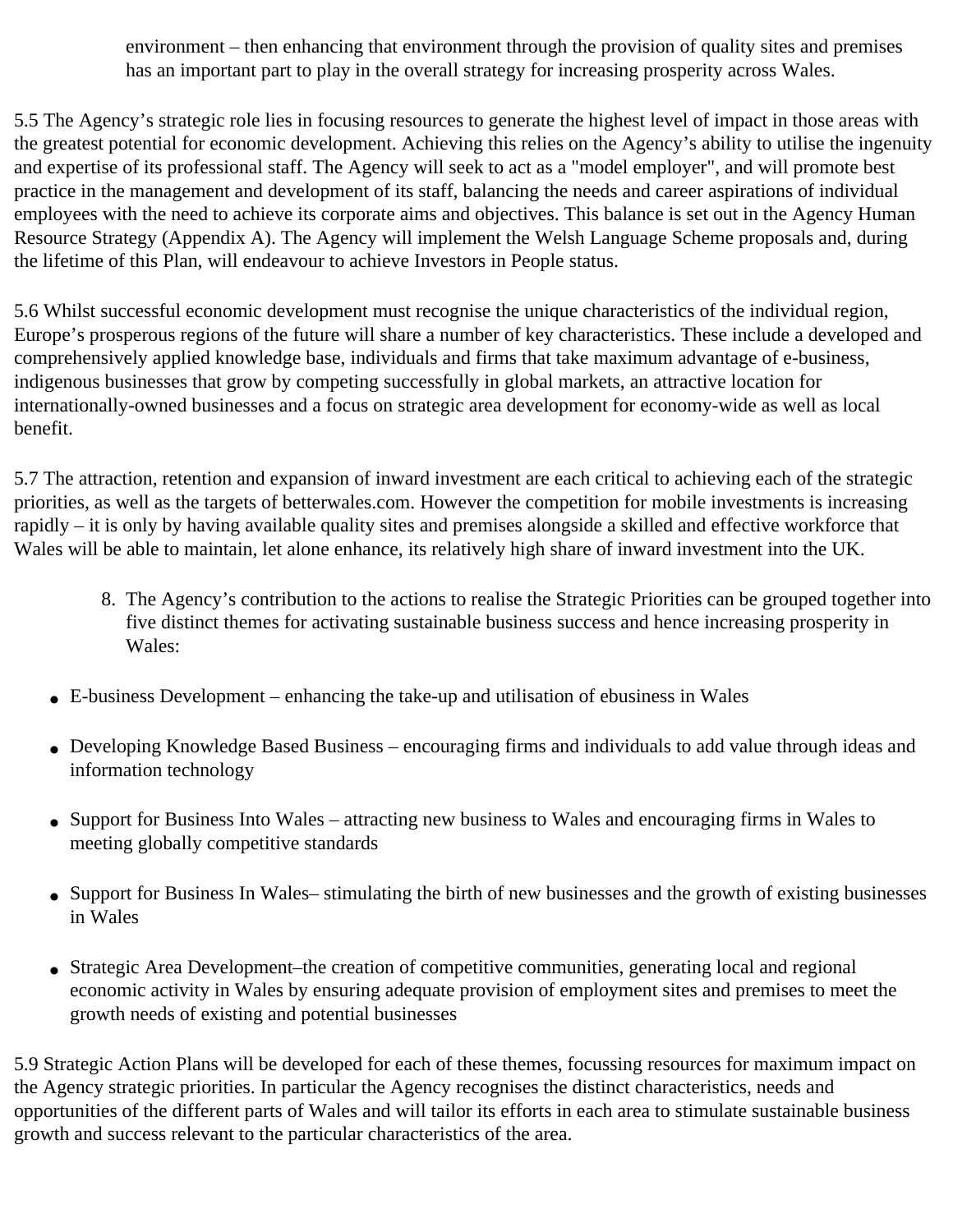5.10 Rural areas have special problems of remoteness, weak infrastructure links and isolated communities. The Agency will work to develop local areas in ways that fully recognise local needs and opportunities.

5.11 The Agency will continues to play a full partnership role in the refinement of the Rural Development Plan for Wales. The Plan will form the basis for revitalising a diversified rural economy building on the work of LEADER and sectoral initiatives such as Forestry, Agri-Business and Environmental Goods and Services, each of which have a part to play in developing a sustainable and diversified rural economy in Wales.

12. The figure below shows the overall relationship between the prime objective of increasing prosperity across Wales through concerted action in line with the strategic priorities focused on the identified themes in response to the strategic objectives. This then leads to the full range of activities and projects detailed in the Agency Business Plan.

#### 6. Impacts

6.1 The Agency recognises the need to develop systems that will allow the full impacts of its activities to be assessed. The Agency will seek to respond ever more quickly to changing needs and opportunities, and deploy resources for maximum impact on the Assembly aspirations set out in [www.betterwales.com](http://www.betterwales.com/). Within these highlevel objectives, the Agency will concentrate on those targets appropriate to its mission of increasing economic prosperity across Wales, noting the complementarity of these to the broader objectives of betterwales.com. It must be recognised that the creation of quality jobs, and the need to spread prosperity to the West and deeper rural areas, may result in higher costs per job and hence a lower output from a given budget. Similarly, the shift in focus to business support programmes demands greater staff resource.

6.2 Individual projects will be set within identified budgets in the light of their anticipated impacts on these targets. These individual projects will then be assessed according to their prospects for activating sustainable business success in local areas, as measured principally by turnover or sales revenues, but including other value indicators such as wages or job quality. Within the context of [www.betterwales.com](http://www.betterwales.com/), the Agency proposes three principal targets for economic development in Wales over the period 2001-2004, and will work to maximise its contribution to these:

- Increasing business turnover,
- Extending work opportunities,
- Increasing productivity

Given the proposed budget, the Agency will strive to increase business turnover by a billion pounds, extending work opportunities to a further 15,000 people per year and increasing productivity by more than 10% over the period of this plan. The Agency will work with the Assembly to develop systems to monitor progress towards these targets. The point needs emphasising that the setting of targets must not be divorced from the level of available resources

6.3 Within these high level targets the Agency, with the National Assembly, will develop a range of subsidiary targets, concentrating on maximising the impacts of activities in terms of the differences made to business performance through turnover and resulting jobs and productivity gains. These will reflect the Agency's determination to activate sustainable business success, particularly in Wales' least prosperous areas.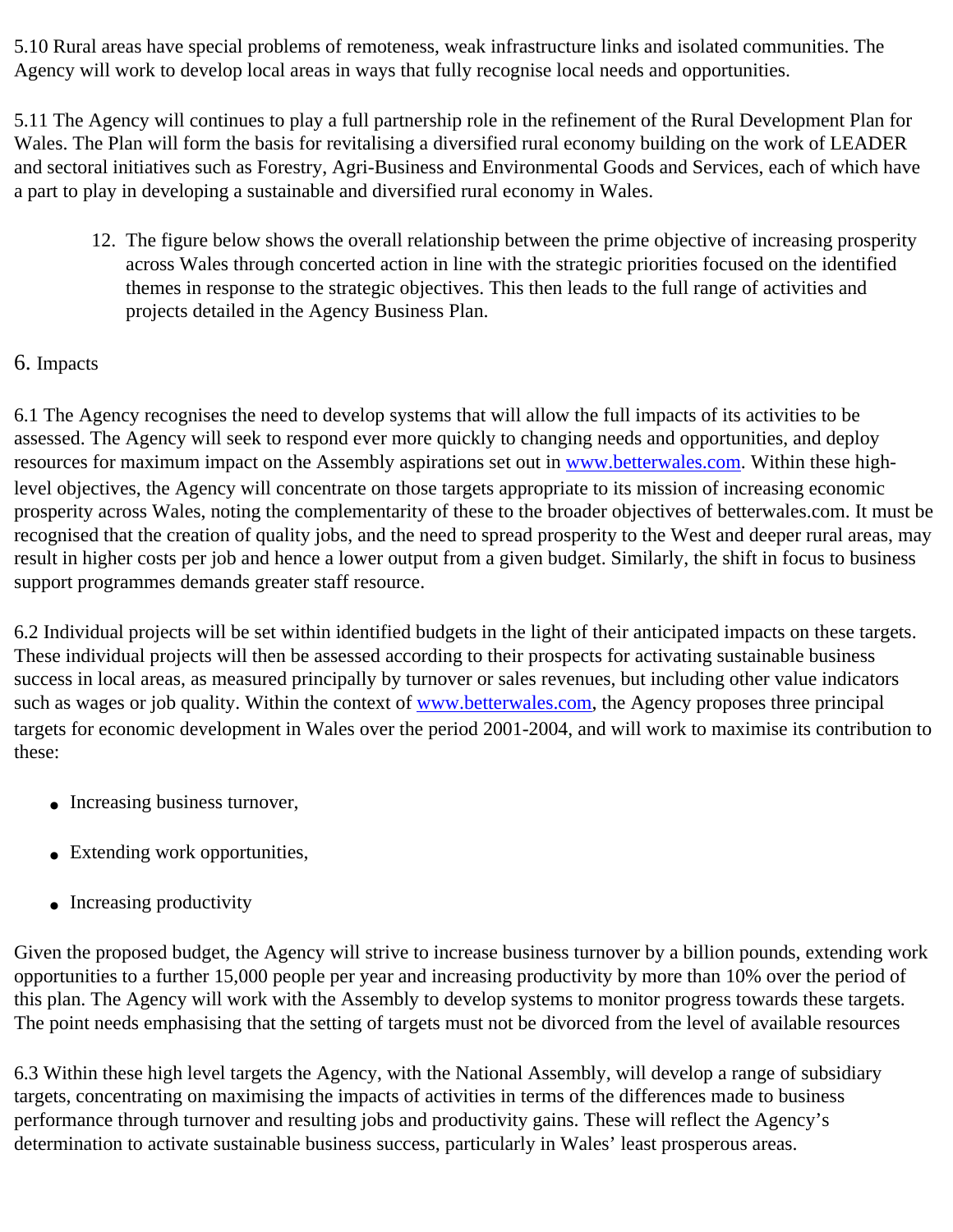- 4. In accordance with the First Secretary's Strategic Guidance and "Putting Wales First", the Agency will work in partnership with the Assembly, the Unitary authorities, CETW, the Higher and Further Education sectors, the Wales Tourist Board and others to help create a better, stronger economy in Wales, acting strategically in order to improve the prosperity of every part of Wales, in particular those areas of greatest need. The Agency will target a greater proportion of its development programme support and marketing effort on companies in the Objective One area.
- 5. The Agency will pursue the principles of partnership and consultation through the Objective 1 partnerships, and through strengthened links with organisations such as CBI Wales, the Welsh Local Government Association, CETW, WalesTrade International, etc.
- 6. The evaluation of Agency performance is critical to its success. Alongside existing procedures for evaluation, the Agency will work with the Assembly and others to generate new and innovative methodologies to measure economic development impacts appropriate to the new economy, where intangible assets such human capital are becoming increasingly important to prosperity. A high priority will be given to the design, management and dissemination of evaluations on an ongoing basis. In addition the Agency will be outward-looking in monitoring Wales' internationally competitive position and in learning from best practice in assessing Development Agency impacts across Britain, Europe and the rest of the world.

# 7. Strategic Action Plan

7.1 This section sets out the broad details of how the Agency intends to implement its' priorities, in line with the key objectives of the Assembly's strategic guidance. Approval of a three-year plan will create a stable, long-term framework within which the Agency can work.

- 2. These Proposals are based upon the Assembly's draft budget for Economic Development 2001/2 to 2003/4. Additional Grant-in Aid will be used together with the opportunities of Match Funding to support the Agency's ambitious plans to more quickly develop the knowledge economy in Wales.
- 3. **Key Objective: To encourage the creation of additional jobs, particularly in the west of Wales and the Valleys**. The Agency will encourage new business investment and the expansion of existing businesses through an integrated programme of international marketing, strategic site preparation with provision of advance premises, and enhancing the competitive image of towns with greatest potential for economic growth.

7.4 The Agency will work to identify and overcome the obstacles that are preventing people from working, looking at the particular circumstances of local communities and the challenges for applied information technology to create new opportunities for participation.

7.5 **Key Objective: To carry out strategic area development.** The Assembly's Communities First initiative will focus a wide series of measures to improve the prosperity and well being of the most deprived communities in Wales. The Agency will undertake complementary strategic regeneration programmes in or adjacent to communities ranked among the poorest in Wales, building on existing Agency partnerships with unitary authorities in these communities and focussed on increasing economic participation.

# 6. **Key Objective: To encourage the application of Innovation and Technology.** The Agency will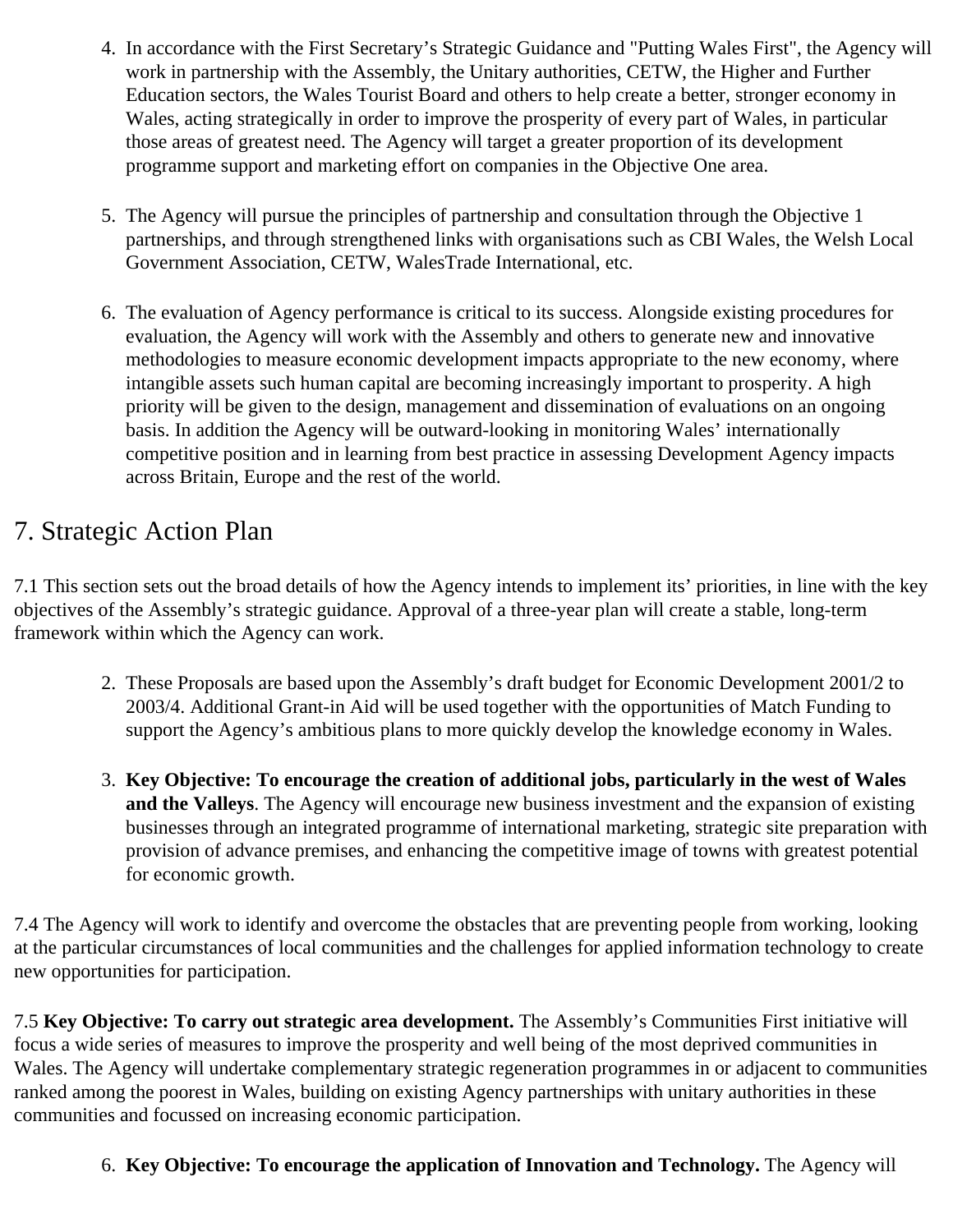work to commercialise the knowledge base by encouraging the better exploitation of the knowledge and expertise contained in Wales' Further and Higher Education institutions. A three-year rolling programme will deliver a network of properly supported and managed Innovation Centres across Wales, linked to the European Business Innovation Centres network.

7.7 An Innovation Centre in each of the four WDA regions will become the hub of innovation activity in the region, linking in to smaller incubator units and centres. Each centre will be able to house a number of new innovative companies with access to a wide range of support and finance

7.8 These Innovation Centres will become increasingly specialised and focused on particular sectors such as optoelectronics, software and materials, to support the Agency's cluster development programme. Funds will also be made available to assist industry fora to develop longer term strategies. Each Innovation Centre will undertake ebusiness training for students with a view to developing e-business counsellors, and will help to establish a local R&D fund for SME's to carry out research related to new product development.

7.9 The Agency will implement a complementary programme to significantly increase the level of commercial Research and Development in Wales.

7.10 **Key objective: To increase the number of jobs in higher value added sectors and clusters.** Higher value added sectors are those where the application of ideas, innovation and technology create competitive advantage and fast growth.

7.11 The Agency will adopt an integrated cluster and sector development strategy, identifying and prioritising development where the greatest impact can be achieved in increasing value added. Early analysis suggests that cluster candidates include biosciences/healthcare, software and systems design, creative industries, energy and environment, optoelectronics, and transportation industries: automotive and aerospace. Further work will include the mapping of current activity, a strategic review of future technologies; support for industry led forums and the costing and development of long term action plans for each cluster.

7.12 **Key Objective: To encourage e-business and Internet access.** The Agency will support a range of complementary programmes to encourage the widest possible application of e-business and the opportunities presented by the Internet. In addition, and in line with the Assembly's moves toward e-governance, the WDA is committed to becoming an exemplar organisation in conducting its own operations through e-business.

7.13 The e-community programme. This programme offers support for an e-communities initiative which will help families, businesses and schools in communities across Wales; will support local Intranets for use by those communities; will promote e-commerce clusters within specific sectors; and include schemes for implementing information age technologies.

7.14 Network of ICT centres. This network would be linked into the innovation network and the e-community initiative. A range of services would be provided in refurbished high street premises in communities providing technical or mentoring advice for individuals, schools libraries and offering 'free' hands-on technical services on a proactive basis. The centres will encourage business start-ups, and be located in areas where the market does not have a presence, supporting the Communities First action plans.

7.15 **Key Objective: To increase the range and availability of strategic sites and premises.** The ready availability of quality sites and premises is a key factor in the ability of business to expand and modernise. The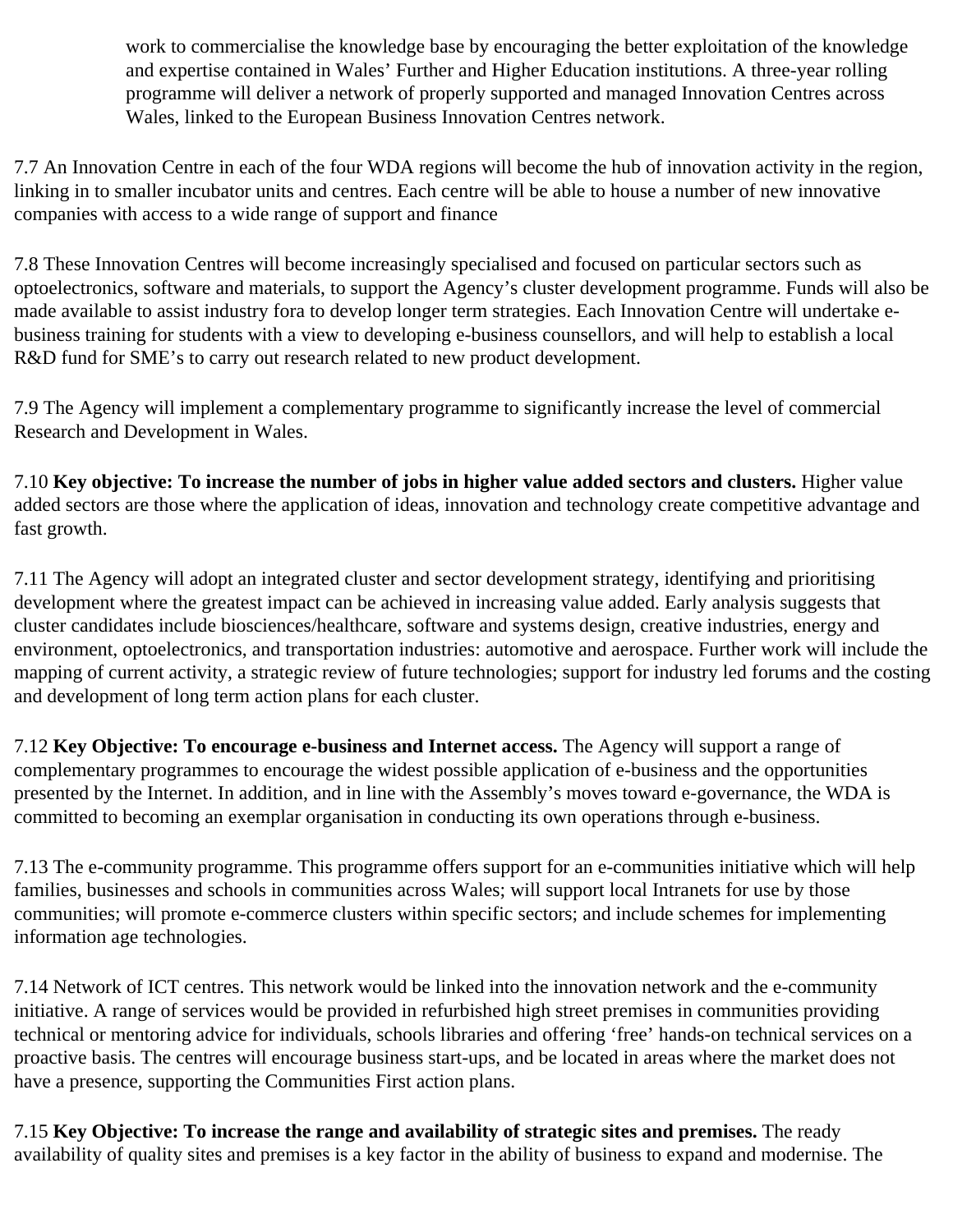shortage of advance premises may increasingly act as a barrier to growth. The Agency will undertake an accelerated programme of strategic site preparation and provision of advance premises in areas which can contribute strategically to the development of fast growing knowledge-based companies.

7.16 **Key objective: Support for agricultural and rural communities**. Agency activity in this area will focus on promoting a sustainable future for agriculture and forestry within a diversified rural economy, including support for the value-adding agri-food sector and growth firms in food-processing**.**

7.17 **Key objective: Working in partnership.** Whilst accepting prime responsibility for delivering economic development in Wales, the Agency will work to strengthen its partnerships with other key players in Wales. These partnerships range from close co-operation with the Wales Management Council, Business Connect, the National Assembly and others in a coherent programme of management development through to Objective One partnerships and close relationships with the Council for Education and Training in Wales in the development of a skills strategy to meet the needs of the new economy.

#### 8. Budget Allocations

1. The total Agency budget is dedicated to achieving transformation of the economy via the objectives of betterwales.com and Putting Wales First. An approximate allocation of that budget across the main Assembly priorities is set out below.

#### *Build an advanced competitive and more diverse economy, with a dynamic small and medium enterprise sector (60%).*

*Increase the number and quality of jobs and reduce economic inactivity, particularly in less prosperous areas (25%).*

*Raise the international profile and influence of Wales and establish it as a first class place to live, study, visit and do business (10%).*

#### *Promote a sustainable future for agriculture and forestry within a modern rural economy (5%).*

- 2.
	- 3. The table below summarises the overall funding position of the Agency over the next three years, in line with the proposed budget of the National Assembly. Increasing resources of £10m GIA and the opportunity to bid for an estimated £18m of match-funding that would secure a further £12m in EU income could significantly enhance Agency activities over time.

|                    | 2000/01                   | 2001/02                   | 2002/03                   | 2003/04                   |
|--------------------|---------------------------|---------------------------|---------------------------|---------------------------|
|                    | Forecast                  | <b>Proposed</b>           | <b>Proposed</b>           | <b>Proposed</b>           |
|                    | Outturn                   | <b>Budget</b>             | <b>Budget</b>             | <b>Budget</b>             |
|                    | $\mathbf{f}_{\mathbf{m}}$ | $\mathbf{f}_{\mathbf{m}}$ | $\mathbf{f}_{\mathbf{m}}$ | $\mathbf{f}_{\mathbf{m}}$ |
| <b>EXPENDITURE</b> |                           |                           |                           |                           |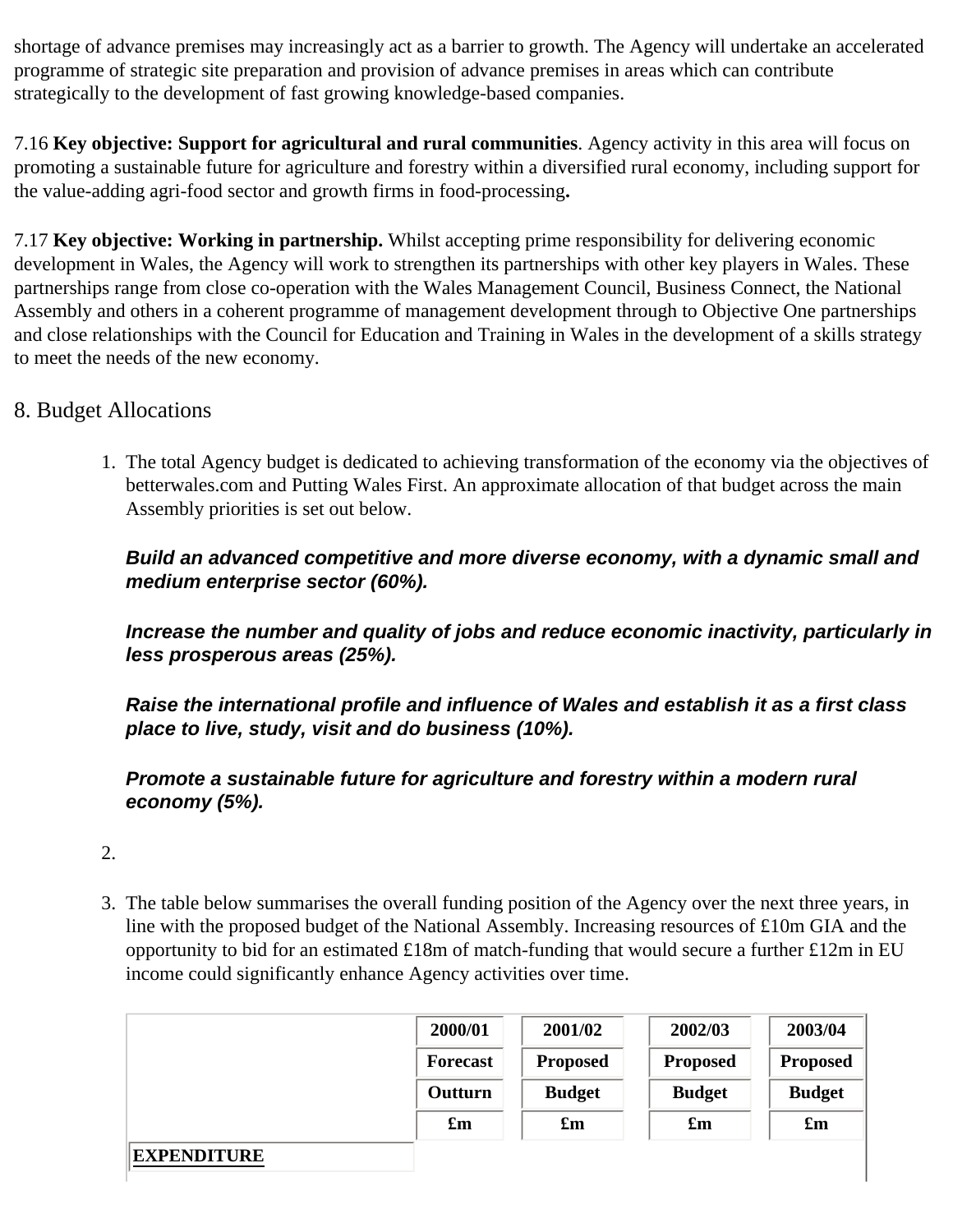| Programme Expenditure             | 126,017         | 113,329        | 124,029        | 125,206        |
|-----------------------------------|-----------------|----------------|----------------|----------------|
| <b>Established EU Programmes</b>  | Inc above       | 16,100         | 5,000          | 5,000          |
| Core Programme Expenditure        | 126,017         | 129,429        | 129,029        | 130,206        |
| New European Programmes           | n/s             | 12,000         | 9,000          | 10,000         |
| <b>Total Programmes</b>           | 126,017         | 141,426        | 138,029        | 140,206        |
| LG                                | 22,000          | 10,000         | $\theta$       | $\Omega$       |
| <b>Bute Avenue Project</b>        | 2,370           | 5,000          | 5,500          | 5,700          |
| <b>Special Projects Fund</b>      | 1,491           | 6,000          | 9,200          | 12,000         |
| <b>Management Running Costs</b>   | 26,826          | 29,825         | 29,825         | 29,825         |
| VAT/Taxation                      | 3,100           | 2,500          | 2,500          | 2,500          |
| <b>ECSC/ NLF Deficit</b>          | 1,500           | 1,500          | 1,500          | 1,500          |
| (TOTAL excl. Land Division)       | 183,304         | 196,254        | 186,554        | 191,731        |
| <b>Land Division Expenditure</b>  | 29,113          | 22,091         | 21,000         | 21,000         |
| <b>Land Division MRC</b>          | 2,018           | 2,018          | 2,018          | 2,018          |
| <b>TOTAL EXPENDITURE</b>          | 214,435         | 220,363        | 209,572        | 214,749        |
|                                   |                 |                |                |                |
| <b>FUNDING</b>                    |                 |                |                |                |
| Grant-in-aid                      | 132,246         | 131,882        | 135,432        | 141,632        |
| <b>NLF</b>                        | $\overline{0}$  | $\overline{0}$ | $\overline{0}$ | $\theta$       |
| <b>Public Dividend Capital</b>    | 670             | 599            | 599            | 599            |
| <b>Base Assembly Funding</b>      |                 |                |                |                |
| Pathway to Prosperity Fund:       |                 |                |                |                |
| a. General Programmes             | <b>Included</b> | 2,323          | 2,273          | $\overline{0}$ |
| b. Finance Wales                  | Above           | 3,350          | 4,250          | 4,500          |
| <b>Total Assembly Funding</b>     | 132,916         | 138,154        | 142,554        | 146,731        |
| <b>Self Generated Receipts</b>    | 36,970          | 30,000         | 30,000         | 30,000         |
| <b>European Receipts:</b>         |                 |                |                |                |
| <b>Established Programmes</b>     | 13,418          | 16,100         | 5,000          | 5,000          |
| <b>New Programmes</b>             | N/a             | 12,000         | 9,000          | 10,000         |
| <b>TOTAL(excl. Land Division)</b> | 183,304         | 196,254        | 186,554        | 191,731        |
| <b>Land Division Funding</b>      | 31,131          | 24,109         | 23,018         | 23,018         |
| <b>TOTAL FUNDING</b>              | 214,435         | 220,363        | 209,572        | 214,749        |

4. The proposed programme allocation of the budget over the planning period is given in the table below. This planned programme allocation reflects the continuing shift of Agency resources towards the strategic priorities, seizing the opportunities of both a longer time horizon and the additional funding of Objective One projects, as well as the priorities of "Putting Wales First". Additional funding has been allocated to programmes driving the development of the knowledge-based economy in Wales, and to regeneration projects in support of the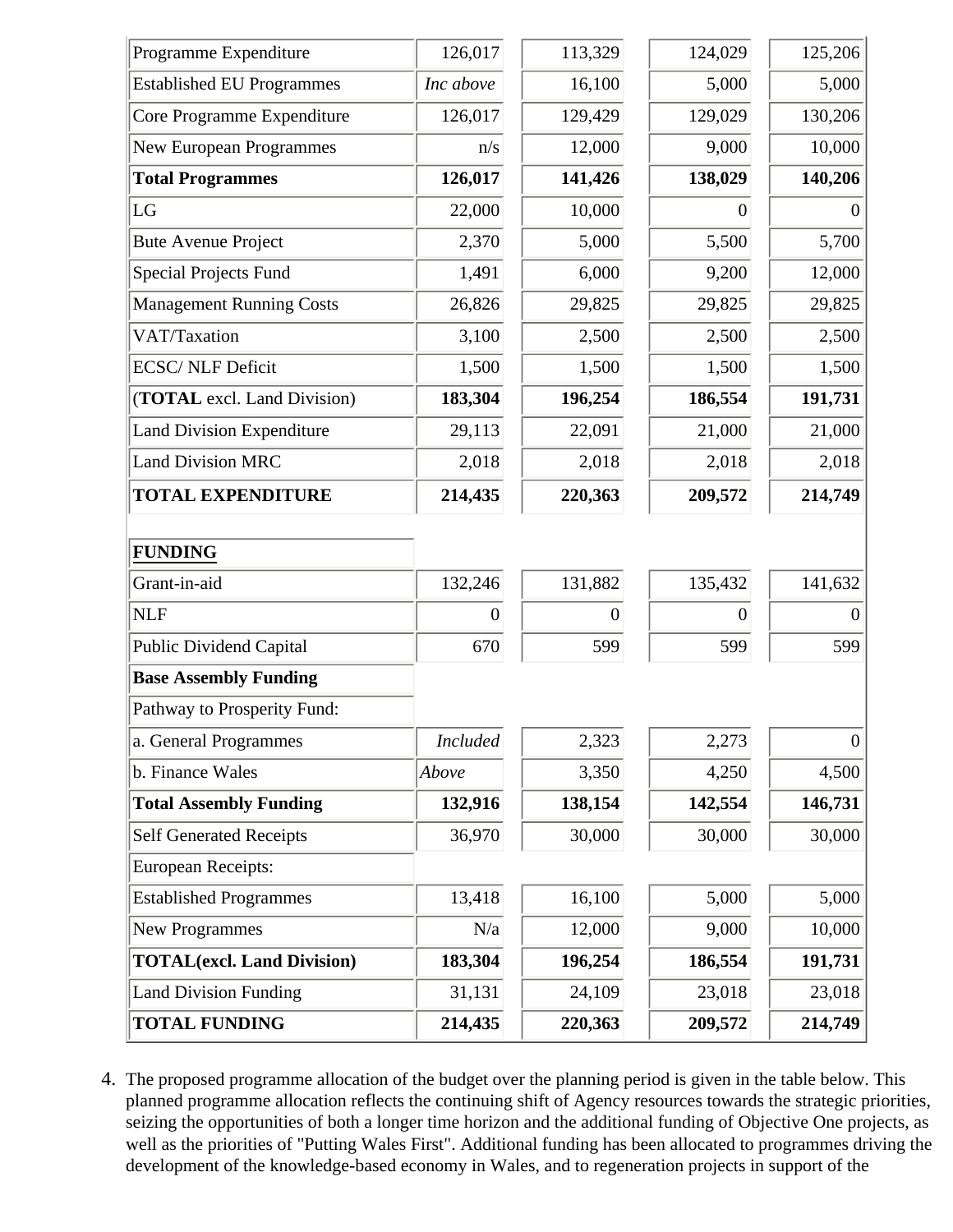National Assembly's Communities First Programme.

Three year indicative budget profile

| <b>Programmes</b>                 | 2000/2001   | 2001/2002                | 2002/2003   | 2003/2004   |
|-----------------------------------|-------------|--------------------------|-------------|-------------|
| Operational                       | $\pounds m$ | $\pounds$ m              | $\pounds$ m | $\pounds$ m |
| Participation                     | 1.5         | 7.3                      | 8.4         | 9.0         |
| <b>Competitive Development **</b> | 46.9        | 46.9                     | 47.4        | 47.8        |
| <b>Internationalisation</b>       | 0.5         | 0.5                      | 0.5         | 0.5         |
| <b>Enterprise development</b>     | 2.7         | 4.1                      | 5.5         | 6.5         |
| <b>Inward Investment***</b>       | 15.2        | 11.9                     | 13.0        | 14.0        |
| <b>Business Infrastructure</b>    | 25.6        | 32.0                     | 27.0        | 27.0        |
| <b>Regeneration</b>               | 23.2        | 27.5                     | 23.0        | 21.3        |
| Support for other bodies*         | $2.7*$      | $\overline{\phantom{a}}$ |             |             |
|                                   |             |                          |             |             |
| Corporate                         |             |                          |             |             |
| <b>Marketing</b>                  | 4.5         | 5.5                      | 5.5         | 6.0         |
| <b>Strategic Policy</b>           | 1.2         | 1.3                      | 1.3         | 1.3         |
| <b>Property Management</b>        | 2.0         | 2.2                      | 2.2         | 2.4         |
| <b>Total</b>                      | 126.0       | 139.2                    | 133.8       | 135.8       |

\* Incorporated into relevant programmes from 2001/02

\*\* Excludes Finance Wales from 2001/02

# 8. **Operational Programmes 2001/2002**

9.1 This section sets out the Operational Programmes for the first year of this Corporate Plan, outlining in more detail the expenditures set out in the tables above. Once more this is necessarily preliminary in advance of specific allocations.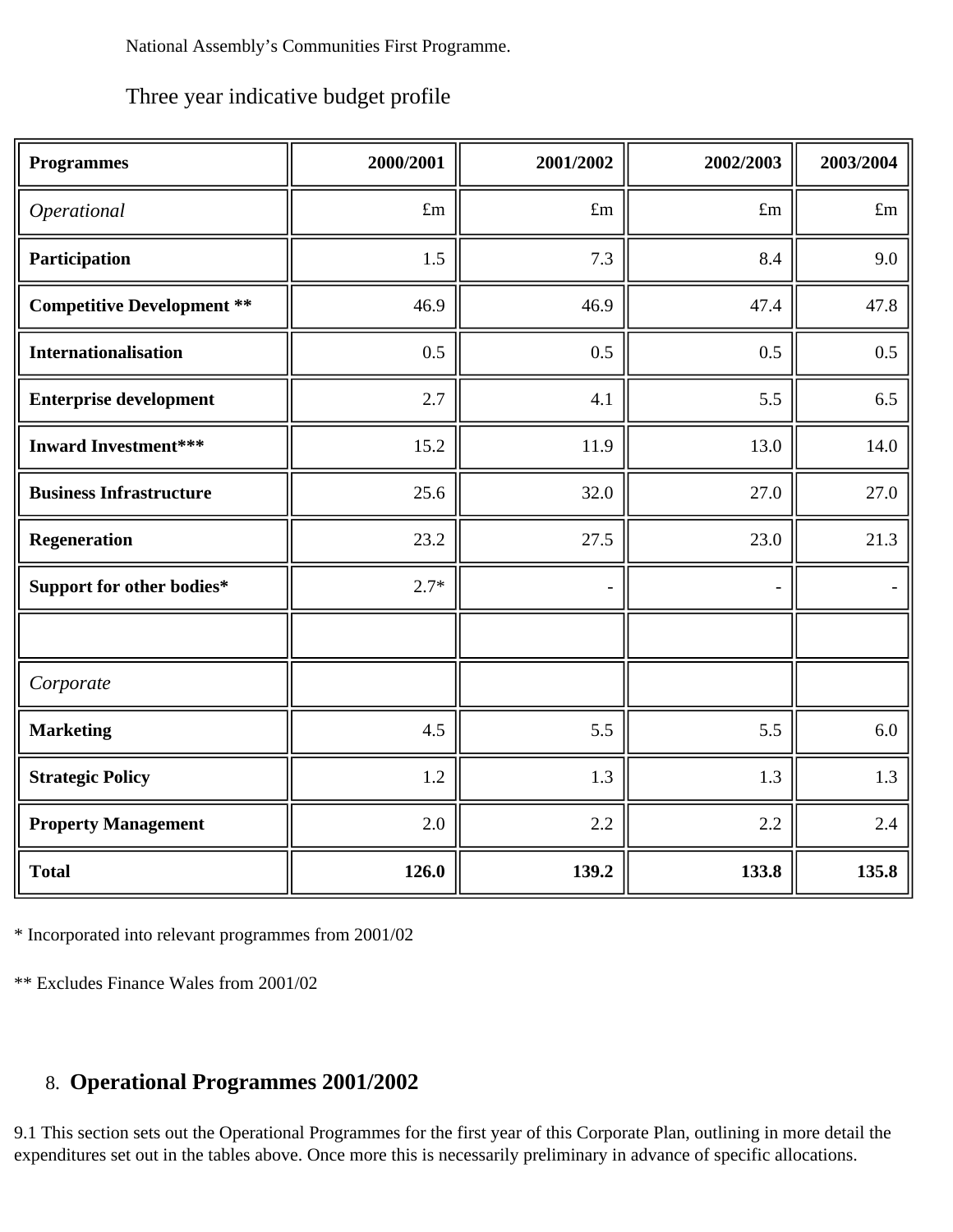9.2 **Participation:** Actions to increase work opportunities and to overcome the particular obstacles preventing people in local communities from working, for example through access to childcare facilities where appropriate. The enhanced budget expands these programmes and includes funding for an e-communities programme to encourage take up of Internet access and e-commerce.

#### **Budget allocation: £7.3 million**

3. **Competitive Development:** Competitive Development programmes support direct action with businesses located in Wales to improve business efficiency and trade The key programme areas are set out below. The enhanced budget will allow the implementation of a major integrated programme to push forward the growth of the knowledge economy in Wales.

#### **Budget allocation: £46.9 million in order to finance:**

#### ● **Supply chains & networks**

All-Wales and local programmes to increase the efficiency of supplier firms through networking and sharing best practice, including increasing the level of in-Wales sourcing, the developments of sector networks and support for Industry Fora.

#### ● **Innovation & Technology**

Direct support for the application of new technologies, for technology clubs, for generic programmes to increase Research and Development capability, the Regional Technology Plan and the Relay Centre and support for the network of Innovation and Technology Centres.

#### ● **Information Society**

Actions to enhance the take-up and utilisation of e-business and the Internet across Wales, including individuals, communities and businesses.

#### ● **Financial products**

WDA programmes have been transferred to the wholly owned subsidiary Finance Wales Plc

#### ● **Agri-food**

Developing and implementing the Agri-food strategy through the Welsh Food Initiative.

#### ● **Advance premises**

Provision of appropriate strategic premises in support of the above programmes and for the anticipated growth needs of existing business, expansions and start-ups, for example incubator units, and sector related premises such as food units as well as technology centres, especially in Objective One areas.

#### ● **Bespoke premises for businesses in Wales**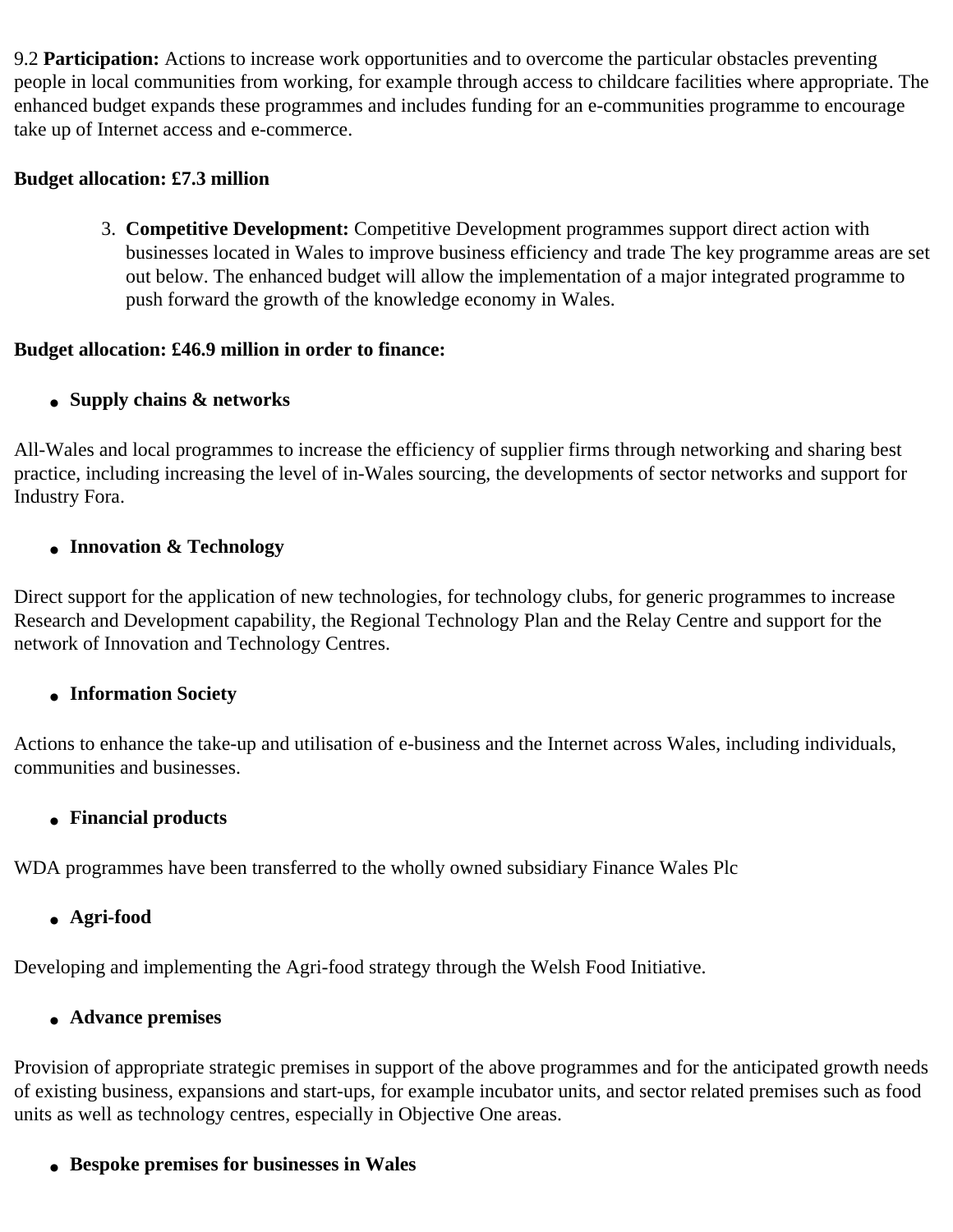Provision of tailored premises for individual businesses seeking expansion or relocation.

9.4 **Internationalisation:** The development of outward-looking businesses, and the generation of business opportunities and trade potential through the achievement of global standards. International trade activities have been transferred to the National Assembly WalesTrade International.

#### **Budget allocation: £0.5 million**

9.5 **Enterprise development**: Actions to encourage the creation of new businesses, and to help existing businesses to grow, as well as meeting longer term objectives of cultural change within the framework of the Entrepreneurship Action Plan.

#### **Budget allocation: £4.1 million**

- 6. **Inward Investment:** Actions to encourage new investment into Wales, including the external promotion of Wales as an effective place to achieve business success, and the provision of custom built premises for new investors from outside Wales. **Budget allocation: £11.9 million**
- 7. **Business Infrastructure:** Actions to improve the communications infrastructure in Wales, and to provide quality strategic sites and premises in support of new investment.

#### **Budget allocation: £32 million**

9.8 **Regeneration:** Actions to improve the competitiveness of key towns in Wales through securing private investment and through such programmes as land reclamation and urban and rural development, focussed on creating the conditions under which Wales' communities can prosper and grow.

#### **Budget allocation: £27.5 million**

9.9 **Corporate Programmes:** Includes the core Marketing, Strategic Policy and Property Management functions of the Agency. The enhanced budget principally reflects a greater focus on marketing.

#### **Budget allocation: £9 million**

9.10 **Management Running Costs :** The planned expenditure on MRC has been increased to take account of the staffing and related costs arising from various new programmes and initiatives, principal among which are; Implementation of the Entrepreneurship Action Plan, Leader Plus, launching "EWDA", Technium Advisors and the revitalisation of inward investment stratagies.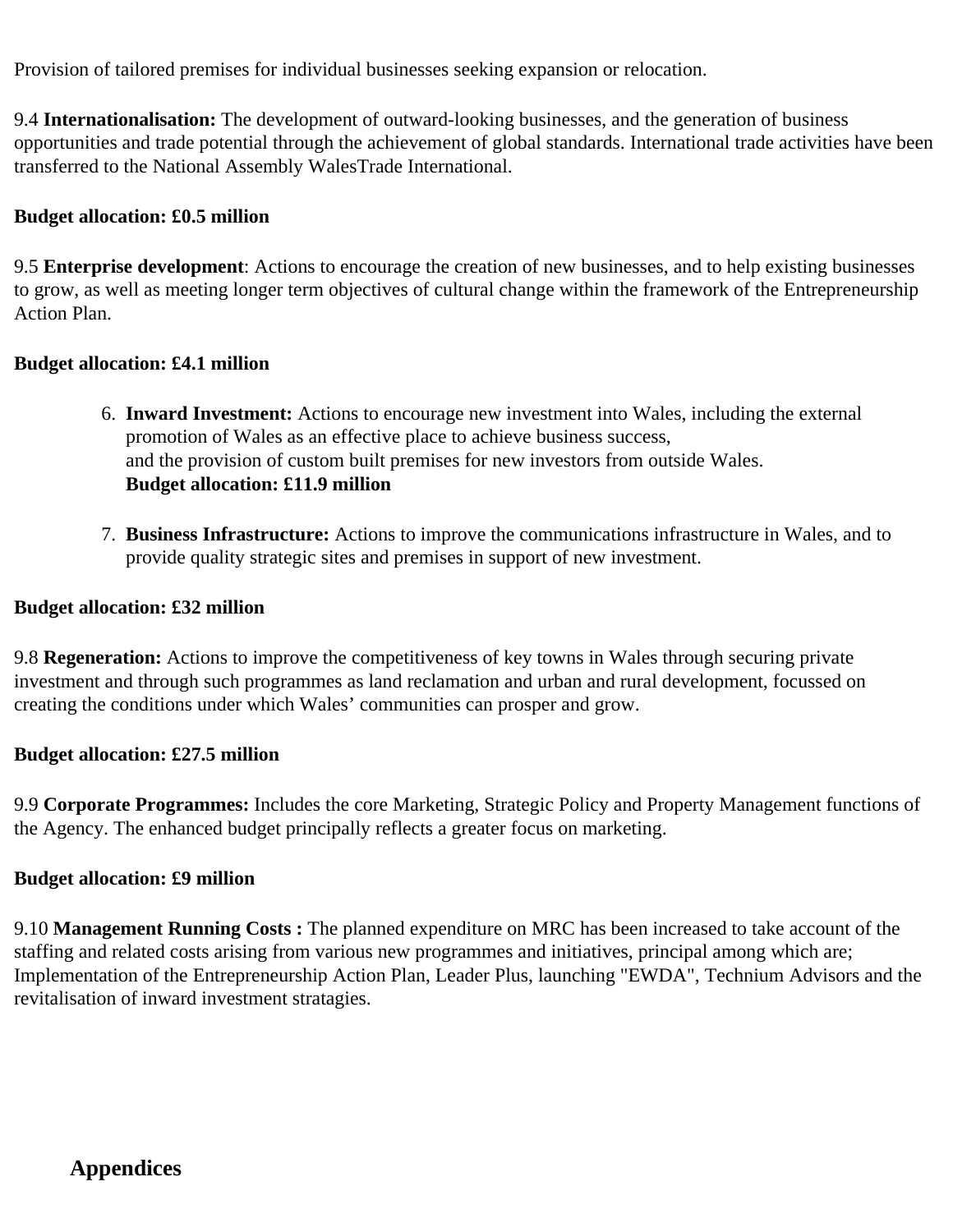#### A. Human Resource Strategy

- B. Summary performance 1999/2000
- C. [www.betterwales.com](http://www.betterwales.com/) targets and Agency contribution

# **Appendix A**

# **WDA Human Resource Strategy**

The Agency employs over 550 staff, the cost of which accounts for more than 16% of its annual expenditure. The Agency has a planned approach to the utilisation of human resources, as well as its' physical and financial assets, in order to ensure the maximum value from these.

The key features of the WDA's Human Resource Strategy include:

- A commitment to equal opportunities policies and practices, both in employment and in the delivery of WDA services to client groups. An effective Human Resource Strategy, grounded in the principles of equality of opportunity will directly underpin the success of the Agency in delivering the commitments within this document.
- Particular employment strategies will include job sharing and flexible working in order to achieve an optimum work-life balance. The Agency is undertaking a review of the Jobs & Pay scheme, one element of which includes an Equal Pay Audit. Equality of opportunity underpins all staff development programmes and training will be given to all staff to ensure non discriminatory practice in both service delivery and employment. The WDA will continue to be enthusiastic and active members of Chwarae Teg and Equality Exchange
- An emphasis on the management of change and the need to support new ways of working both within the Agency and in partner organisations and clients. These new ways of working may be through the adoption of e-commerce and e-business practices, or in new employment strategies. Either way the WDA will act as a 'model employer' and will promote best practice in the management and development of its own staff.
- The WDA's HR strategy seeks to balance the needs and career aspirations of individual employees with the need for the Agency to achieve its corporate aims and objectives. Through its' Pathways to Learning Programme the Agency will seek to ensure the existence of a fully trained, motivated workforce who are committed to the achievement of the WDA's aims and objectives. The Agency will also offer ample opportunity for personal and career development. In support of this objective, the WDA will seek to be recognised as an *Investor in People* by 2002.
- The promotion of an unified organisational culture which is client focussed, inclusive, yet which values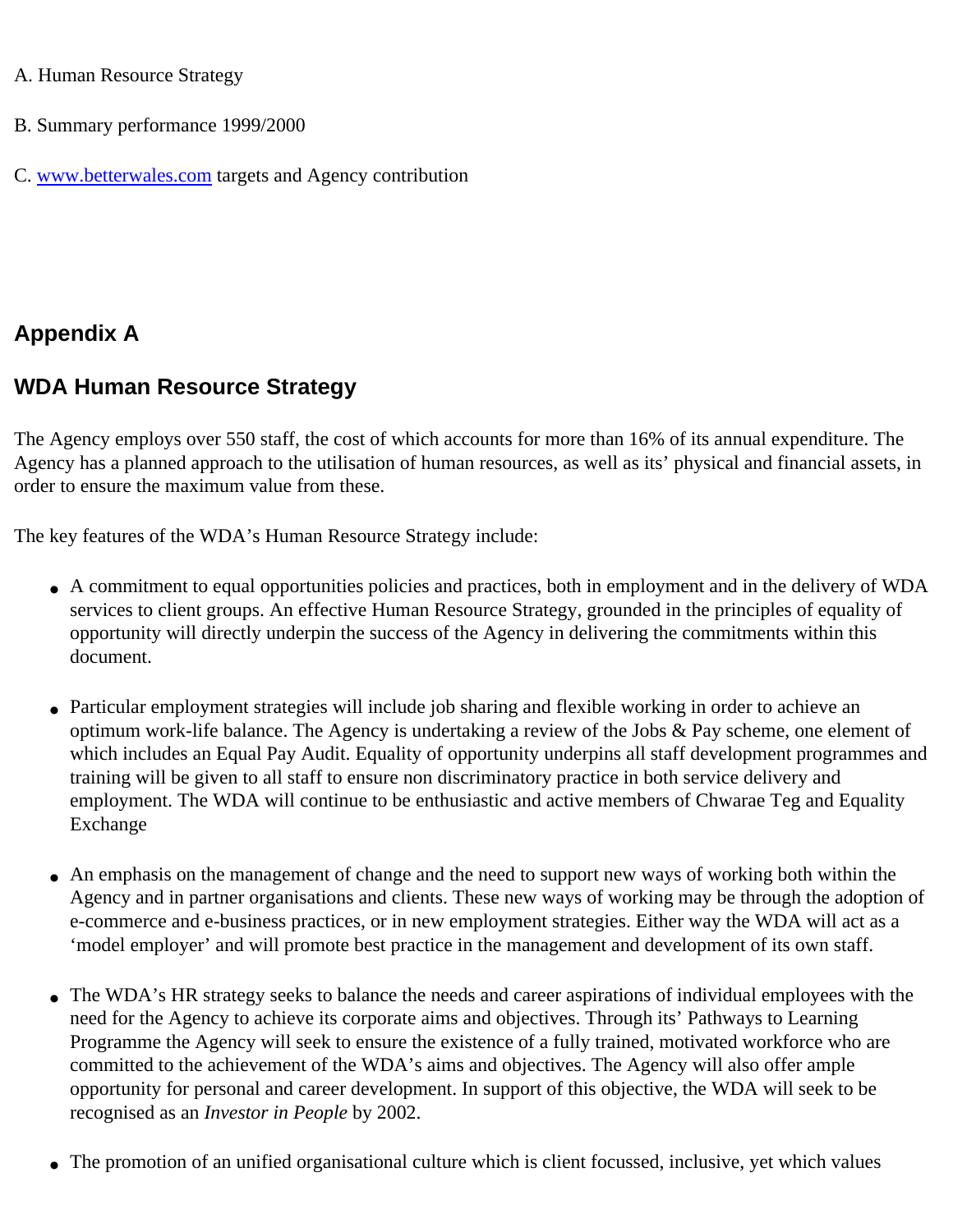diversity, both in terms of individual employees and the need to respond to local client needs.

#### Appendix B

#### Strategic Targets Annual Review 1999/2000

This report sets out Agency performance against Performance Targets agreed for the year 1999/2000 summarised against the priorities of Betterwales.com.

#### **Participation: Increasing the number and quality of jobs and reducing economic inactivity**

The Agency continued to shift the balance of emphasis within its operations to ensure greater focus on indigenous business and move resources from capital expenditure on property and regeneration into business services.

This resulted in more jobs being created through support for indigenous business. Out of a total of 19,989 jobs created or safeguarded in 1999/2000, 10,215 or 51% were attributable to this activity. Inward investment was responsible for a total of 9,774 jobs created or safeguarded.

In line with the aspirations of Pathway to Prosperity and the draft NED's, nearly 80% of these inward investment jobs were in western Wales and the Valleys – the Objective One areas of Wales. Overall, 63% of jobs were located here, exceeding the target of 56% by a large margin.

#### **Added value: Building an advanced competitive and more diverse economy, with a dynamic small & medium enterprise sector.**

The Agency continued to focus on high value added services and knowledge based industries. Major call-centre developments were recorded for Cable and Wireless at Llansamlett, One2One at Merthyr and Manpower at Pembroke Dock. In its efforts to encourage modern communications across Wales, the Agency supported the Llwybr Pathway rural telecommunications project and launched a major programme aimed at introducing SMEs to ecommerce. In addition the Agency secured over £42 million of new business for Welsh firms.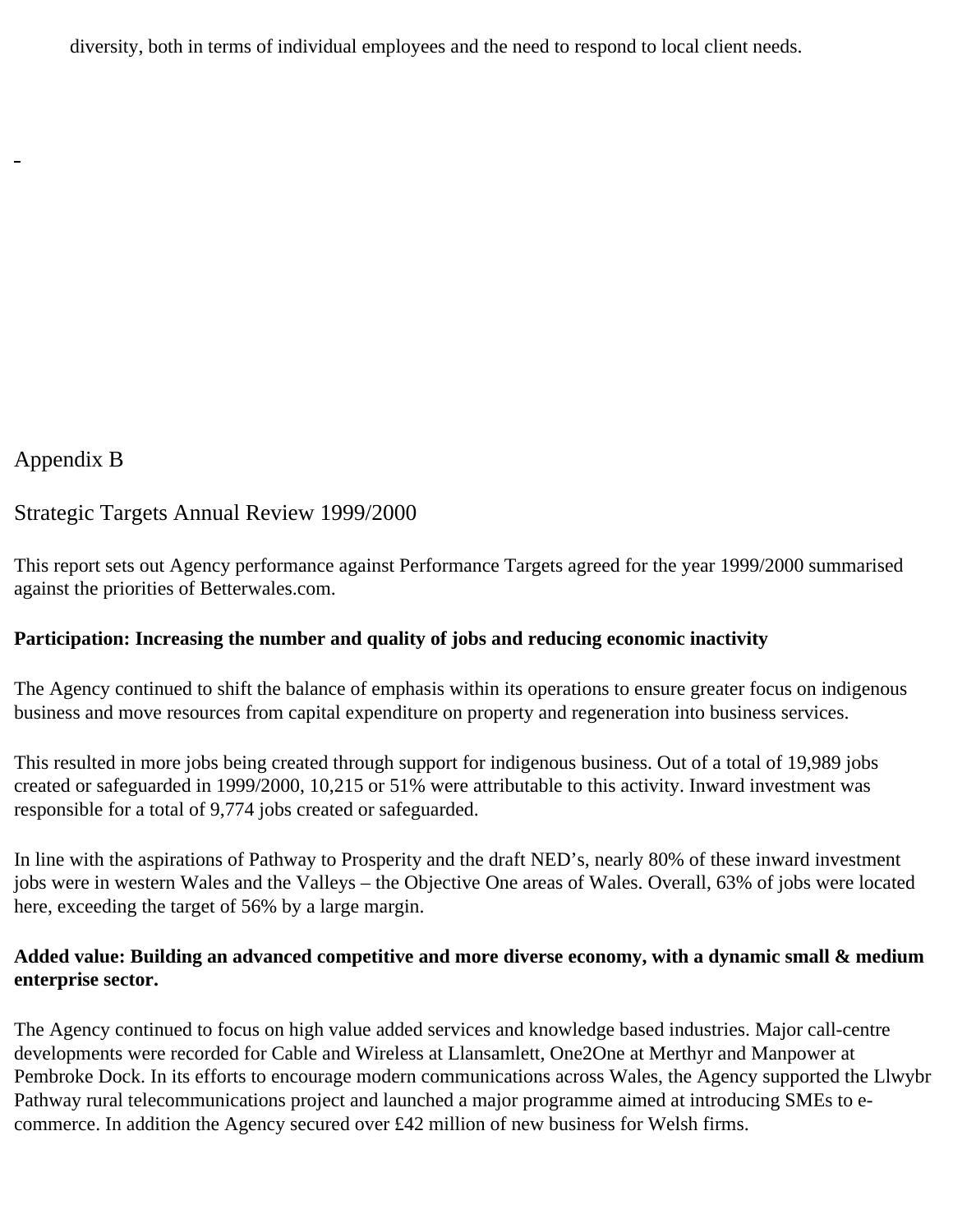The drive to encourage high technology start-ups was supported by the creation of the £2m Technium Centre, a joint venture between the Agency, the University of Wales, Swansea, the Swansea Institute of Higher Education, the City & County of Swansea and West Wales TEC. This venture provides the model for a future network of Innovation centres across Wales.

Permanent jobs were found for over a thousand graduates with Welsh based companies and work experience for another thousand students with small businesses. New forms of financial backing for small firms and increasing the numbers of Innovation and Technology Counsellors were among measures introduced to encourage spin-outs from academia.

#### **Strategic Area Development**

The Agency continued to give priority to the rejuvenation of areas of greatest need, in order to improve prosperity in both rural and urban areas. Caernarfon, Swansea and Merthyr Tydfil were a focus for this campaign.

Over 467 acres of derelict land was reclaimed, and through the Land Division acquisitions were made to enable a number of community regeneration projects in rural areas, for example the acquisition of former Forestry Commission offices near Aberystwyth. The success of the Market Towns Initiative in Mid Wales led to the Small Towns and Villages Initiative being piloted in North Wales.

|                                                | 1999/2000     | <b>YTD</b>    | <b>Variance</b> |
|------------------------------------------------|---------------|---------------|-----------------|
|                                                | <b>Target</b> | <b>Actual</b> |                 |
| <b>JOBS SUPPORTED</b>                          | 17,000        | 19,989        | 2,989           |
| <b>Business Development/Capital Programmes</b> | 10,000        | 10,215        | 215             |
| <b>Inward Investment</b>                       | 7,000         | 9,774         | 2,774           |
| <b>IBB Criteria</b>                            | 6,975         | 13,927        | 6,952           |
| PRIVATE SECTOR INVESTMENT                      | £550m         | £757m         | £207m           |
| <b>Business Development/Capital Programmes</b> | £260m         | £282.559m     | £22.559m        |
| <b>Inward Investment</b>                       | £290m         | £475.345m     | £185.345m       |
| <b>IBB Criteria</b>                            | £380m         | £656.872m     | £276.872m       |

#### **NUTS II – WEST WALES & VALLEYS**

| No of Jobs                                     | 9,500 | 12,559    | 3,059     |
|------------------------------------------------|-------|-----------|-----------|
| Percentage                                     | 56%   | 63%       |           |
| <b>Business Development/Capital Programmes</b> | 4,500 | 4,777     | 277       |
| <b>Inward Investment</b>                       | 5,000 | 7,782     | 2,782     |
| <b>Private Sector Investment</b>               | £280m | £381.632m | £101.632m |
| <b>Business Development/Capital Programmes</b> | £80m  | £102.936m | £22.936m  |
| <b>Inward Investment</b>                       | £200m | £278.696m | £78.696m  |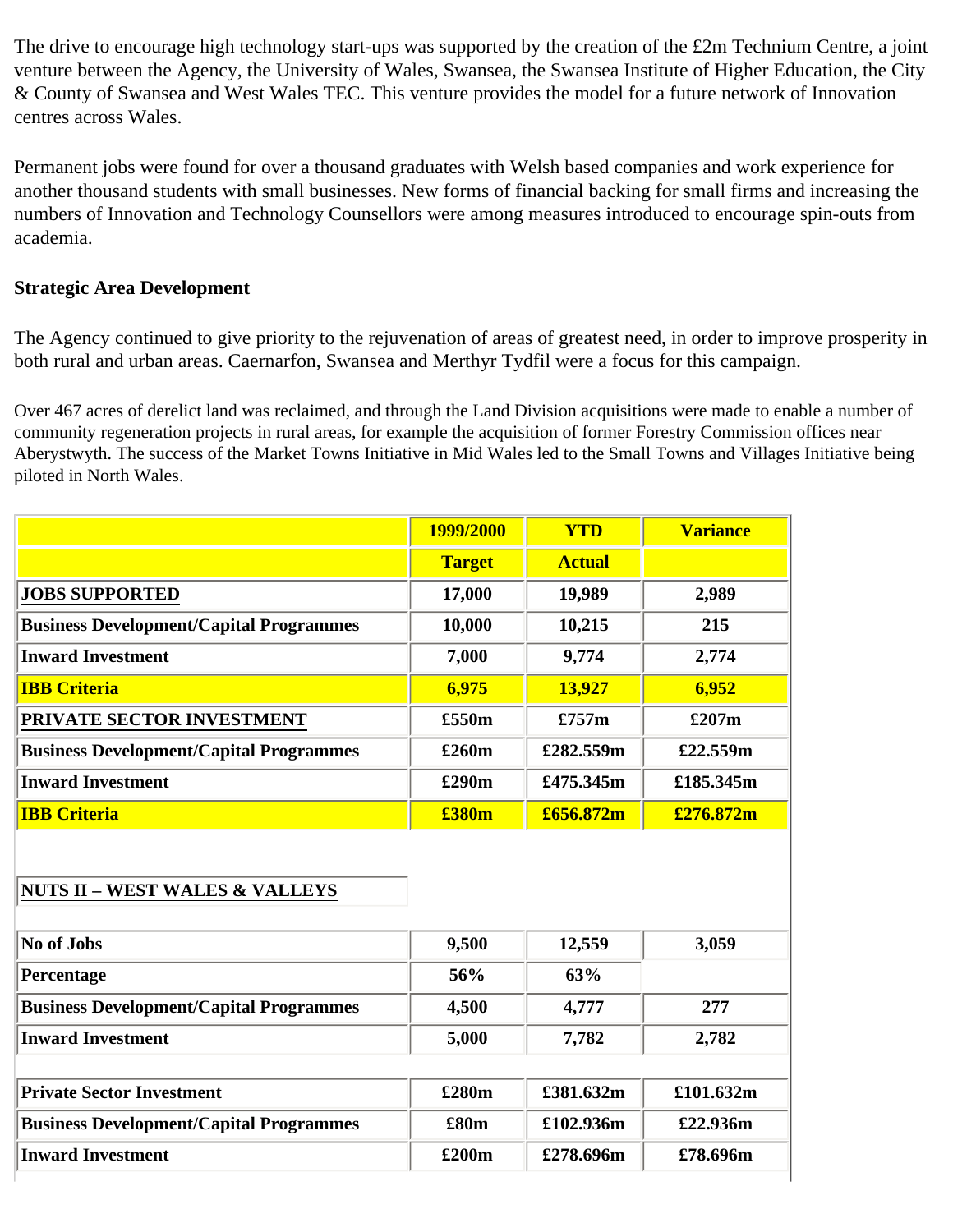#### **NUTS II - EAST WALES**

| No of Jobs                                     | 7,500        | 7,430        | (70)                    |
|------------------------------------------------|--------------|--------------|-------------------------|
| Percentage                                     | 44%          | 37%          |                         |
| <b>Business Development/Capital programmes</b> | 5,500        | 5,438        | (62)                    |
| <b>Inward Investment</b>                       | 2,000        | 1,992        | (8)                     |
|                                                |              |              |                         |
| <b>Private Sector Investment</b>               | £270m        | £376.272m    | £106.272m               |
| <b>Business Development/Capital Programmes</b> | £180m        | £179.623m    | (\$0.377m)              |
| <b>Inward Investment</b>                       | £90m         | £196.649m    | £106.649m               |
|                                                |              |              |                         |
| <b>BUSINESS DEVELOPMENT</b>                    |              |              |                         |
|                                                |              |              |                         |
| <b>Business Secured</b>                        | £40m         | £42m         | £2m                     |
| Value of new business in export markets        | £11m         | £13.6m       | £2.6m                   |
|                                                |              |              |                         |
| <b>LAND RECLAMATION</b>                        |              |              |                         |
| <b>Area Reclaimed</b>                          | 135Ha        | 189Ha        | <b>54Ha</b>             |
|                                                |              |              |                         |
| <b>LAND DIVISION</b>                           |              |              |                         |
| <b>Disposal of Land</b>                        |              |              |                         |
|                                                |              |              |                         |
| <b>Hectares</b>                                | <b>180Ha</b> | 234Ha        | <b>54Ha</b>             |
| <b>Value</b>                                   | £19m         | £11m         | (\$8m)                  |
| Floorspace                                     | 30,000 sq m  | $6,140$ sq m | $(23,860 \text{ sq m})$ |
|                                                |              |              |                         |
| <b>MANAGEMENT RUNNING COSTS</b><br>(maximum)   | £26.829m     | £25.328m     | £1.501m)                |

Appendix C: The Agency Contribution to the [www.betterwales.com](http://www.betterwales.com/) Targets

This Appendix illustrates many of the contributions of the WDA to the medium term (2003) targets of [www.](http://www.betterwales.com/) [betterwales.com](http://www.betterwales.com/). These targets identify a key stage towards the longer term objective of increasing overall average prosperity in Wales to at least 90% of the UK average by 2010, alongside the necessary job creation and productivity targets implied by this. Of course many of these targets, and the WDA contribution towards them, are relatively intangible and non-quantifiable. As noted above the Agency welcomes the target-driven strategic approach, recognising the need for qualitative as well as quantitative targets, and will work with the Assembly on the refinement of targets as well as the development of mechanisms to monitor progress towards them.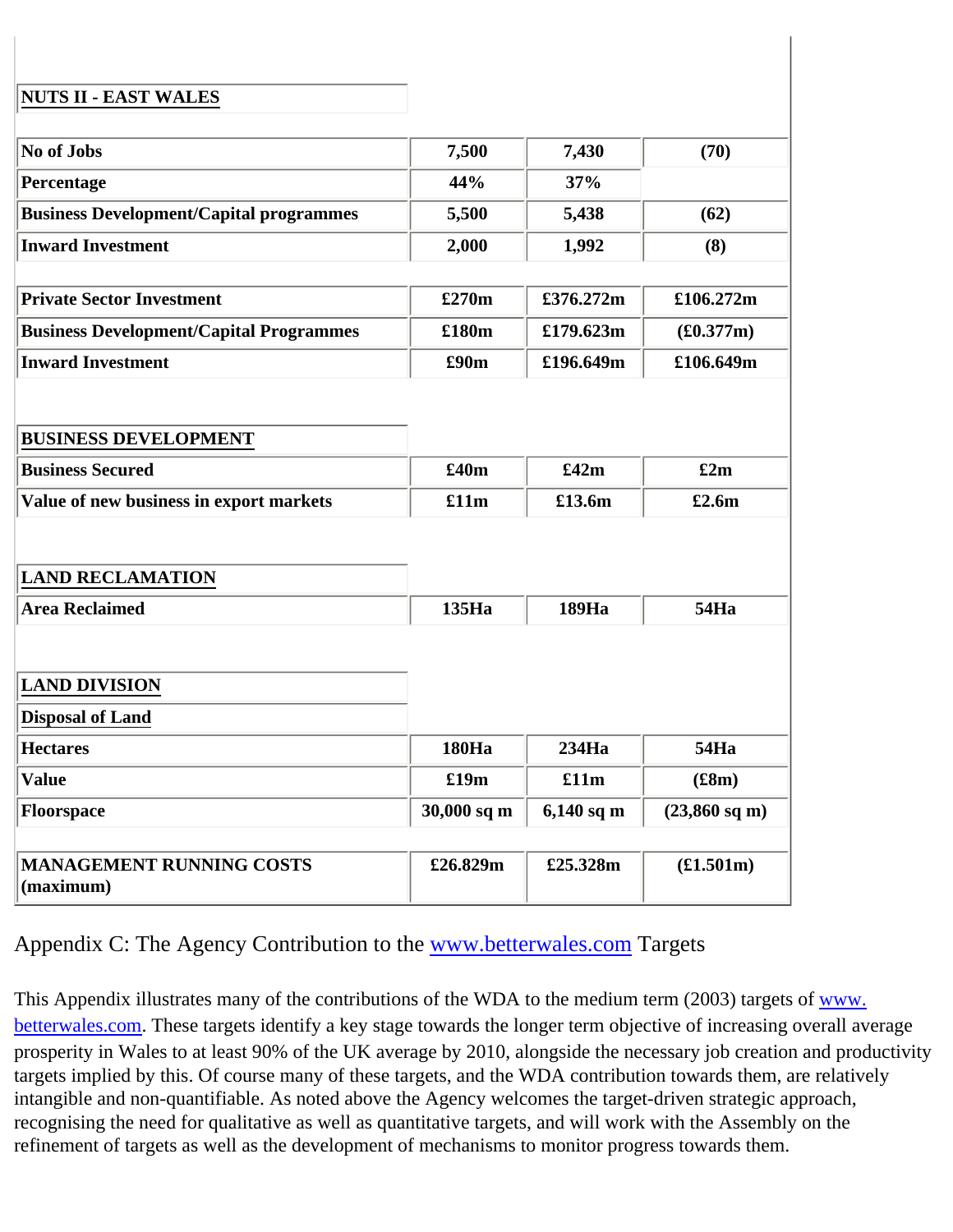| <b>BetterWales Targets:</b>                                                                                                                                                             | <b>WDA Contribution</b>                                                                                                                                                                                                                                                                                                                                                                                                       |
|-----------------------------------------------------------------------------------------------------------------------------------------------------------------------------------------|-------------------------------------------------------------------------------------------------------------------------------------------------------------------------------------------------------------------------------------------------------------------------------------------------------------------------------------------------------------------------------------------------------------------------------|
| By March 2003                                                                                                                                                                           |                                                                                                                                                                                                                                                                                                                                                                                                                               |
| Build an advanced competitive and more diverse economy,<br>with a dynamic small and medium enterprise sector.                                                                           |                                                                                                                                                                                                                                                                                                                                                                                                                               |
| • The rate of business start-ups to be closer to the UK<br>level; more sole traders to employ people; a<br>stronger presence of service and knowledge-based<br>business.                | Support for the Entrepreneurship ActionPlan<br>Support for qualifying start-ups through financial products<br>- Finance Wales<br>Continuing support for relevant third agencies<br>Programmes for business support and investment focussed<br>on higher added-value sectors such as software, multi-<br>media, biotechnology etc.<br>New responsibility for E in TEC's.                                                       |
| • Inward investment projects to generate an average<br>of 7000 jobs a year and expansion of the home-<br>grown sector of industry to receive a higher priority<br>from public agencies. | Lead body for Objective One Partnership<br>Indigenous company expansions through business support<br>programmes.<br>Promoting and securing inward investment<br>Creation of more effective supply chains and cluster<br>development.<br>Advance and Bespoke premises.<br>Provision of fully-serviced sites<br>Finance Wales investment and loan funds.<br>ICT development programmes, eg smE-business<br>Agri-food programmes |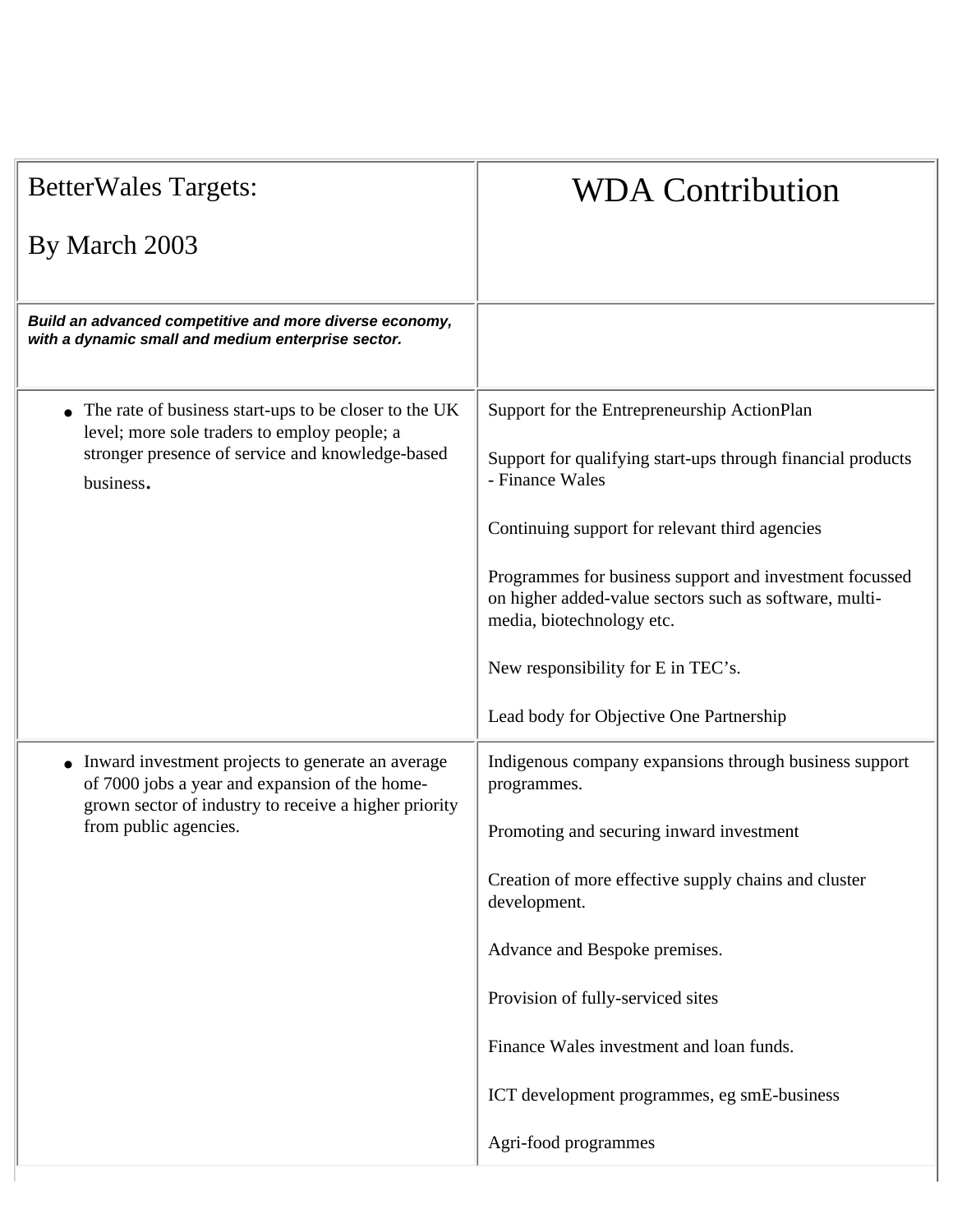| • The number of exporting companies to have<br>increased by 10% as a result of our new Overseas<br>Trade Operation and Strategy.   | Linkage development between SME's and Trade<br>International                                                                               |
|------------------------------------------------------------------------------------------------------------------------------------|--------------------------------------------------------------------------------------------------------------------------------------------|
|                                                                                                                                    | EDIMAR-European programme                                                                                                                  |
| The percentage of UK R&D spending in Wales to<br>have doubled; the number of top level research                                    | <b>Wales Relay Centre</b>                                                                                                                  |
| ratings in Welsh higher education to have risen by<br>one-third and to have drawn on the Knowledge                                 | 'Spin Out' Programme                                                                                                                       |
| Exploitation Fund to encourage spin-off companies<br>from higher and further education, more college-                              | RTP & WIS strategies                                                                                                                       |
| company collaborations; targets for the fund will be<br>set by October 2001.                                                       | ICT network development,                                                                                                                   |
|                                                                                                                                    | Support for industry fora                                                                                                                  |
|                                                                                                                                    | <b>Centres of Excellence</b>                                                                                                               |
|                                                                                                                                    | <b>Know How Wales</b>                                                                                                                      |
|                                                                                                                                    | Strategic Action Plan for Enhancing R&D                                                                                                    |
|                                                                                                                                    | Innovation and Technology Implementation programmes                                                                                        |
|                                                                                                                                    | Lead body for Objective One Partnership                                                                                                    |
|                                                                                                                                    | Joint activity with Knowledge Exploitation Fund                                                                                            |
| • At least 50% of companies to use e-commerce.                                                                                     | WIS strategy and actions,                                                                                                                  |
|                                                                                                                                    | WDA becoming an exemplar                                                                                                                   |
|                                                                                                                                    | Wales smE-Business Project                                                                                                                 |
|                                                                                                                                    | Cymru.com Solutions project to benchmark best practice                                                                                     |
|                                                                                                                                    | Lead body for Objective One Partnership                                                                                                    |
| • An independent Development 'Bank' or Fund to be<br>launched to help stimulate development among<br>small and medium enterprises. | Establishment of wholly-owned subsidiary, Finance Wales,<br>to include portfolio of investment and loan funds and<br>supporting programmes |
|                                                                                                                                    | Lead body for Objective One                                                                                                                |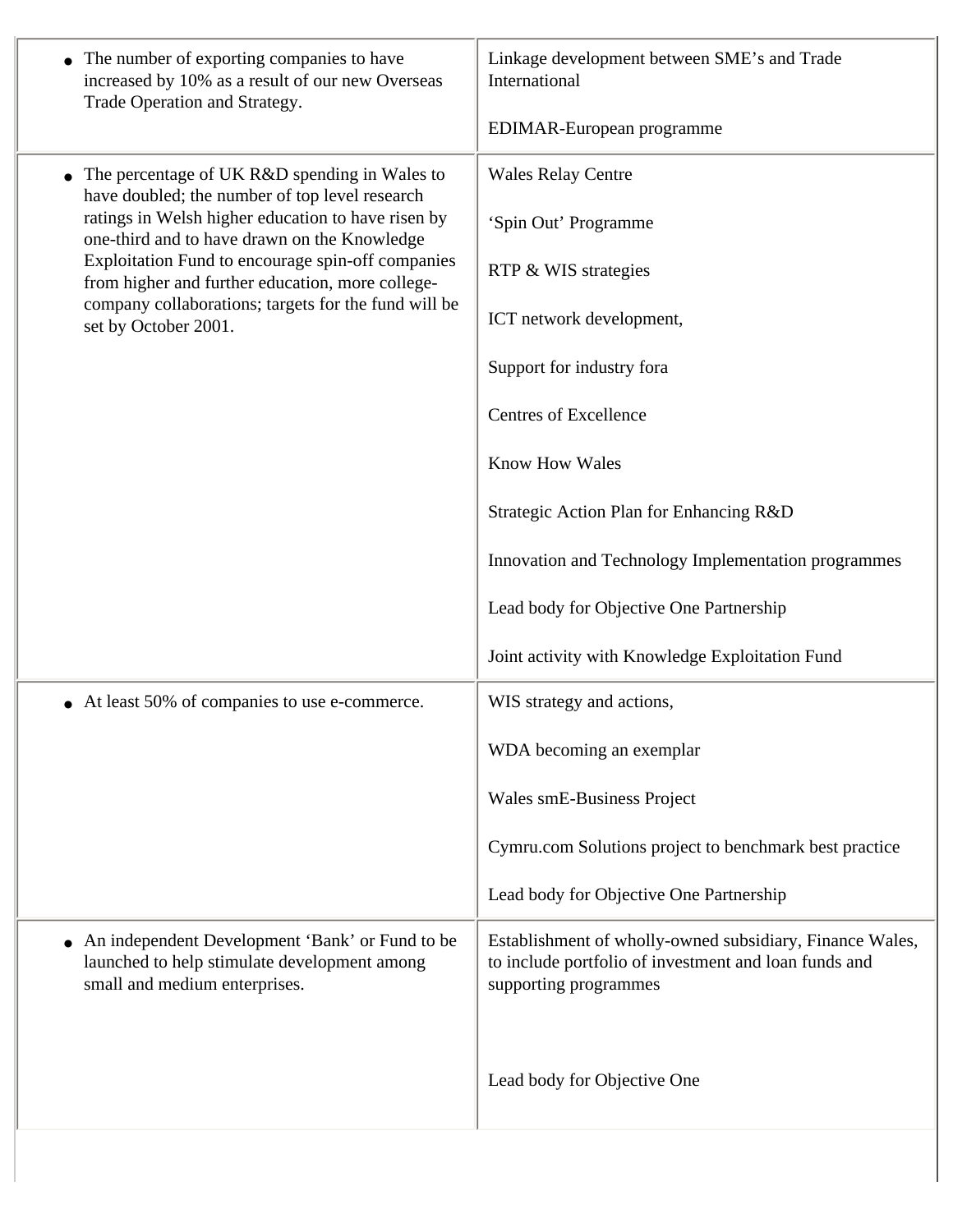| • Creation of a business development fieldforce of<br>the highest possible quality.                                                                                                                                                                                                                                                                         | Support for Business Connect Partnership;<br>Lead body for Objective One Partnership<br>Strengthening of Agency regional business development<br>teams                                                                                                                                                                                                                              |
|-------------------------------------------------------------------------------------------------------------------------------------------------------------------------------------------------------------------------------------------------------------------------------------------------------------------------------------------------------------|-------------------------------------------------------------------------------------------------------------------------------------------------------------------------------------------------------------------------------------------------------------------------------------------------------------------------------------------------------------------------------------|
| Increase the number and quality of jobs and reduce<br>economic inactivity, particularly in less prosperous areas.                                                                                                                                                                                                                                           |                                                                                                                                                                                                                                                                                                                                                                                     |
| 40,000 net additional jobs to be created, 34,000 of<br>which should be in the west of Wales and the<br>Valleys (20,000 filled by people over the age of<br>50), by implementing our Objective 1 plans and<br>targeting a greater proportion of Assembly and<br>WDA development programmes and support on<br>companies in the west of Wales and the Valleys. | Support for Entrepreneurship Action Plan<br>Lead body for Objective One Partnership<br>Aftercare support for client companies<br>Advance and Bespoke premises<br>Provision of fully serviced sites<br>Targeting of inward investment<br><b>Business Development and Regeneration Programmes</b><br>Almost 20,000 jobs created or supported in 1999/2000<br>Graduate Wales programme |
| Promote a sustainable future for agriculture and forestry<br>within a modern rural economy.                                                                                                                                                                                                                                                                 |                                                                                                                                                                                                                                                                                                                                                                                     |
| The value added per person employed in<br>agriculture to grow at least as fast as productivity in<br>the economy as a whole; and the number of jobs in<br>the dairy, lamb and beef processing industries to<br>increase by about 5%.                                                                                                                        | Support to sector led Agri-Food programmes;<br>Lead role in national and regional Agri-food Partnerships;<br>Contributing to the delivery of the red meats, dairy and<br>organic Action Plans<br><b>Support to Rural Partnership</b><br>Lead body for Objective One Partnership                                                                                                     |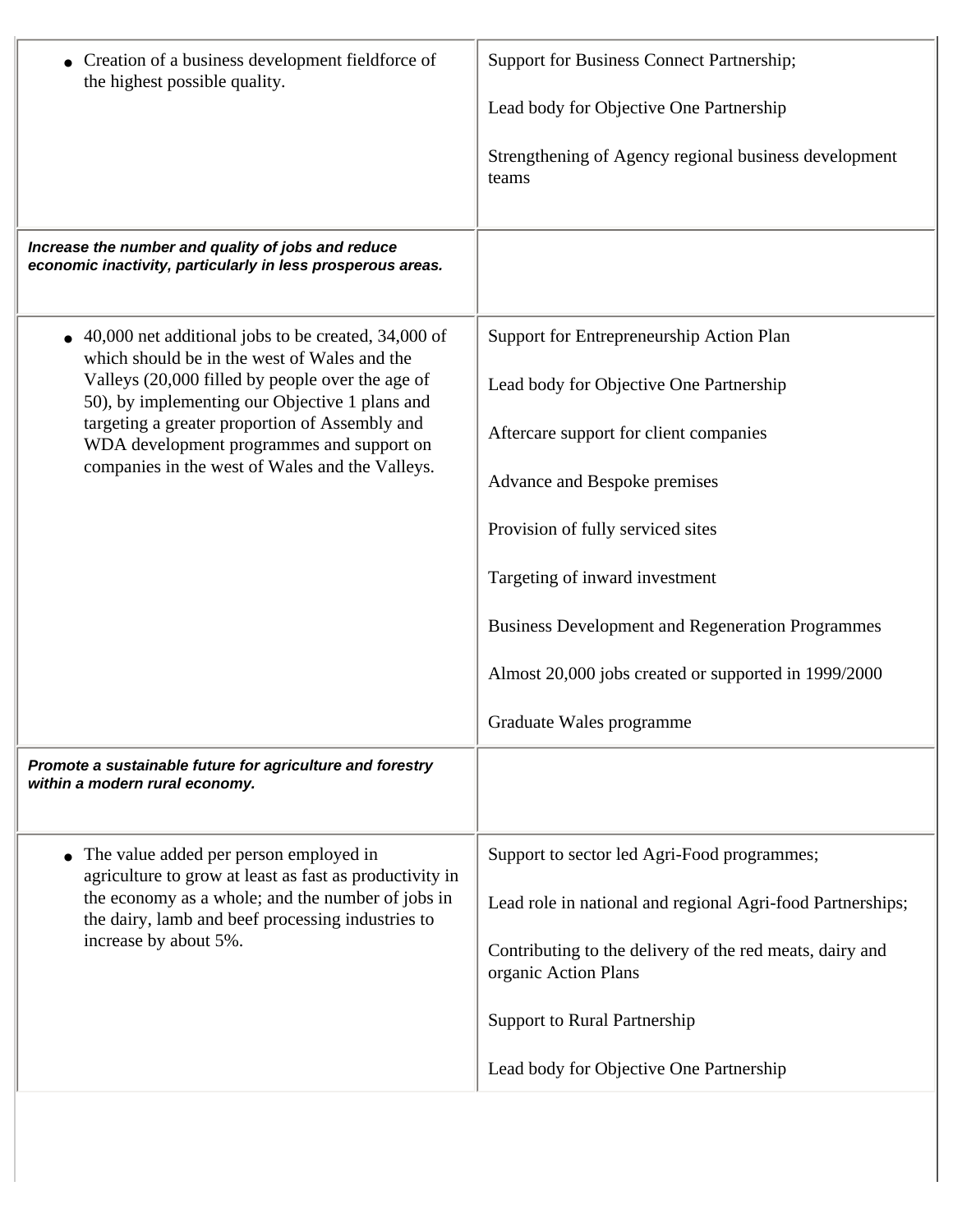| • Updated action plans for the lamb, beef, dairy and<br>organic sectors to be agreed with the Agri-Food<br>Partnership.                                                                     | Provision of Executive Support                                                                                                                                  |
|---------------------------------------------------------------------------------------------------------------------------------------------------------------------------------------------|-----------------------------------------------------------------------------------------------------------------------------------------------------------------|
| • An action plan for strengthening training,<br>information and advisory services to help farms<br>adapt to be agreed with the Agri-Food Partnership<br>by December 2000.                   | Contributing to the delivery of Farm Development Task<br>Force strategy;                                                                                        |
| The proportion of agricultural land covered by an<br>agri-environmental agreement, or which is<br>registered as organic, or is being converted to<br>organic status, to reach nearly 25%.   | Contributing to the delivery of the Organics Action Plan;                                                                                                       |
| The added-value of forestry to Wales to increase by<br>developing small-scale sawmills, biofuels and<br>increasing by 10% the area of woodlands brought<br>into active management on farms. | Support for 'Coed Cymru' and Wales Timber Forum;<br><b>TIMBER</b> Programme;                                                                                    |
| • To achieve a better balance of employment<br>between sectors in rural areas and lower levels of<br>out-migration of young people by implementing the<br>Rural Development Plan.           | Llwybro - Routes initiative;<br>LEADER+ Support;<br>Community Regeneration (eg Llanafan and Llanmiloe)<br>Market Towns and Small Towns and Villages Initiatives |
| Raise the international profile and influence of Wales and<br>establish it as a first class place to live, study, visit and do<br>business.                                                 |                                                                                                                                                                 |
| • A state of the art communication and promotion<br>strategy to be agreed and implemented by 2001.                                                                                          | <b>International Marketing Activities;</b>                                                                                                                      |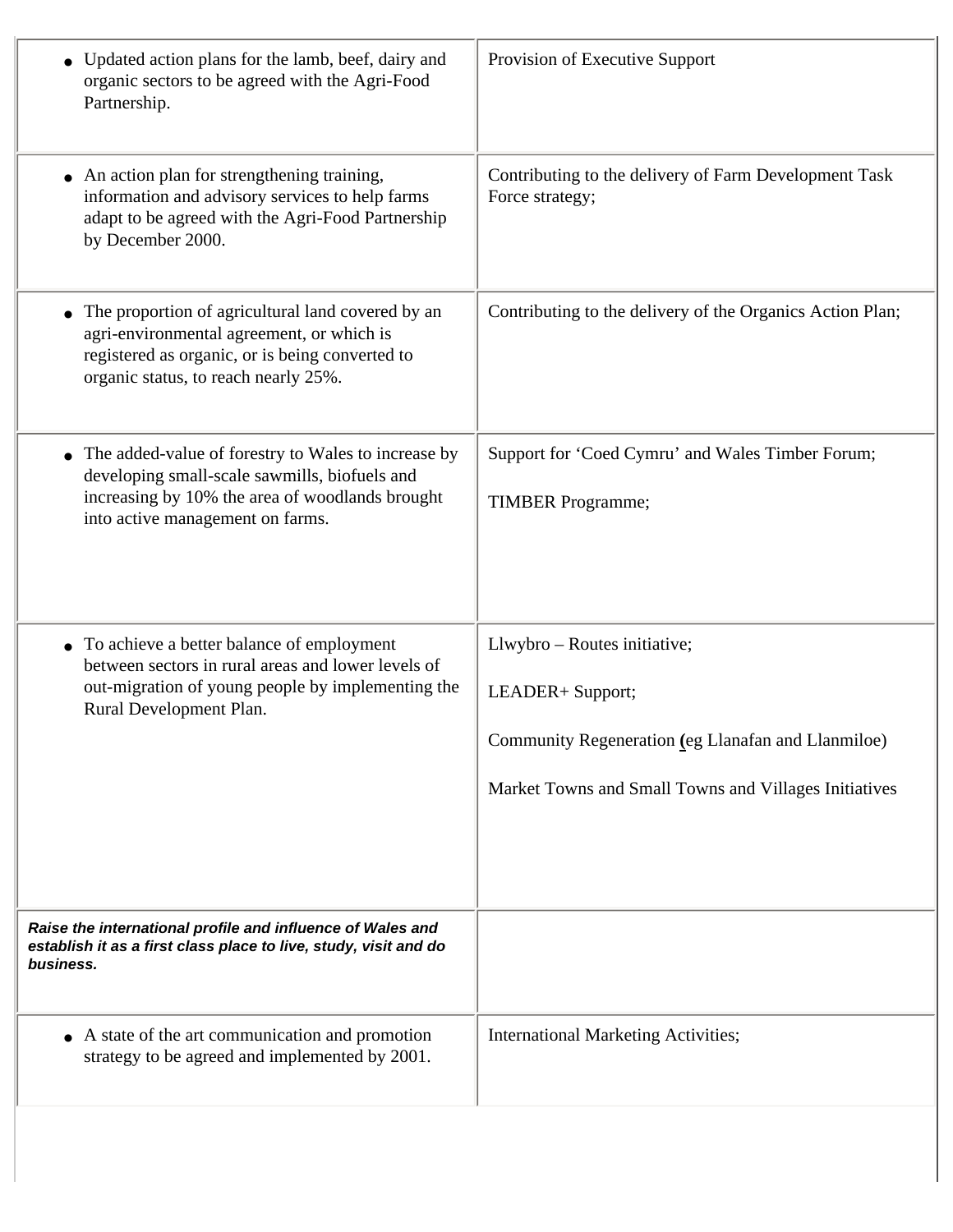| • Greater influence in Europe through an effective<br>Assembly representation office in Brussels,<br>membership of the Wales European Centre and<br>twice as many secondments of Assembly staff to<br>UKREP and European institutions as in 1999. | WDA financial and executive support for Wales European<br>Centre;<br>Transnational Partnerships especially innovation and<br>technology                                            |
|---------------------------------------------------------------------------------------------------------------------------------------------------------------------------------------------------------------------------------------------------|------------------------------------------------------------------------------------------------------------------------------------------------------------------------------------|
| Stimulate development that conserves natural resources<br>and respects the environment.                                                                                                                                                           |                                                                                                                                                                                    |
| • 500 Welsh businesses to be encouraged to<br>introduce an environmental management system.                                                                                                                                                       | <b>Environmental Goods and Services Programme;</b><br>Environmental Counsellors and schemes aimed at energy<br>saving, waste minimisation and environmental<br>management systems. |
| Build an advanced, competitive and more diverse economy<br>with a dynamic small and medium enterprise sector.                                                                                                                                     |                                                                                                                                                                                    |
| <b>Sustainable development:</b>                                                                                                                                                                                                                   |                                                                                                                                                                                    |
| • Assist the shift towards environmentally-friendly<br>economic growth by encouraging service and<br>knowledge-based businesses and encouraging best<br>practice, including greater efficiency within<br>industry.                                | <b>Environmental Goods and Services Programme;</b><br>Sustainable Development Policy and Strategy;<br>Greening the Valleys Initiative<br>Urban Villages Initiative                 |
| • Pursue a course of developing Wales as a global<br>showcase for clean energy production.                                                                                                                                                        | All-Wales Energy Initiative<br>Baglan Energy Park project<br>Anglesey Energy Island                                                                                                |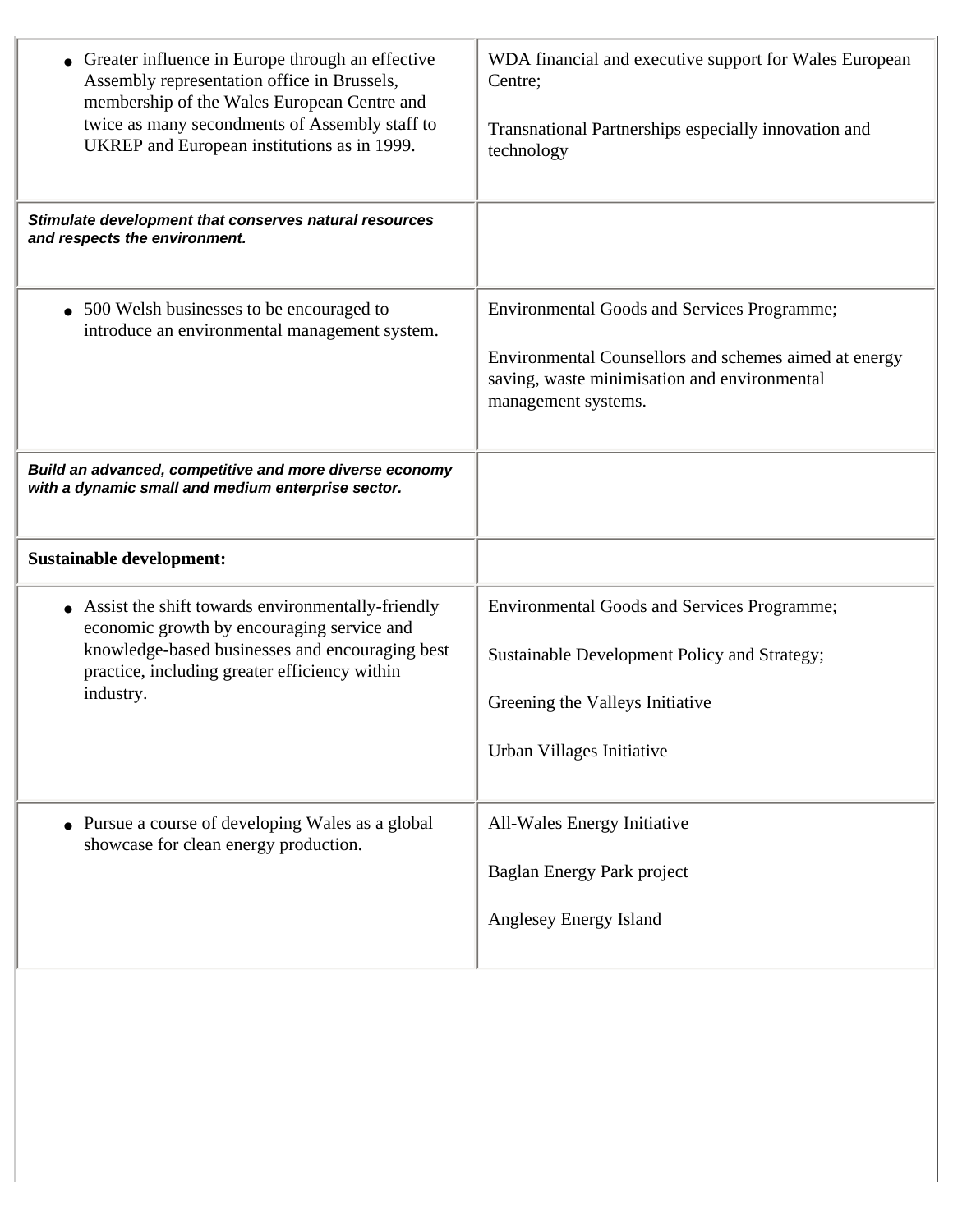| • Encourage the development of strong<br>environmental goods, services and renewables<br>industrial sectors.                                                                                                                | <b>Environment Goods and Services Programme;</b><br>Renewables Programme;<br>Partnership Project on Valuing the Environment<br><b>WDA Sustainable Development Strategy</b>                                                 |
|-----------------------------------------------------------------------------------------------------------------------------------------------------------------------------------------------------------------------------|----------------------------------------------------------------------------------------------------------------------------------------------------------------------------------------------------------------------------|
| Social disadvantage:                                                                                                                                                                                                        |                                                                                                                                                                                                                            |
| • Break down some of the barriers to starting up<br>businesses with growth potential by establishing<br>the development 'Bank' or Fund.                                                                                     | Establishment of wholly-owned subsidiary, Finance Wales,<br>to include portfolio of investment and loan funds and<br>supporting programmes<br>Support for Entrepreneurship Action Plan.                                    |
| Target our economic development effort so that job<br>opportunities are improved for those in deprived<br>areas.                                                                                                            | Area regeneration programmes;<br>Market Towns & Small Towns & Villages Initiatives;<br>Community Regeneration policy;<br>Advance & Bespoke Build Programmes and strategic site<br>provision;<br>Targeted inward investment |
| • Encourage people, including those in<br>disadvantaged areas, to be creative and turn good<br>ideas into new businesses through the<br>implementation of the agreed elements of the<br>Wales Entrepreneurship Action Plan. | Support for Entrepreneurship Action Plan;                                                                                                                                                                                  |
| • Encourage the formation of more business in the<br>social economy sector.                                                                                                                                                 | Support for third party provision;<br>Community Loan Fund through Finance Wales.                                                                                                                                           |
| <b>Equal opportunities:</b>                                                                                                                                                                                                 |                                                                                                                                                                                                                            |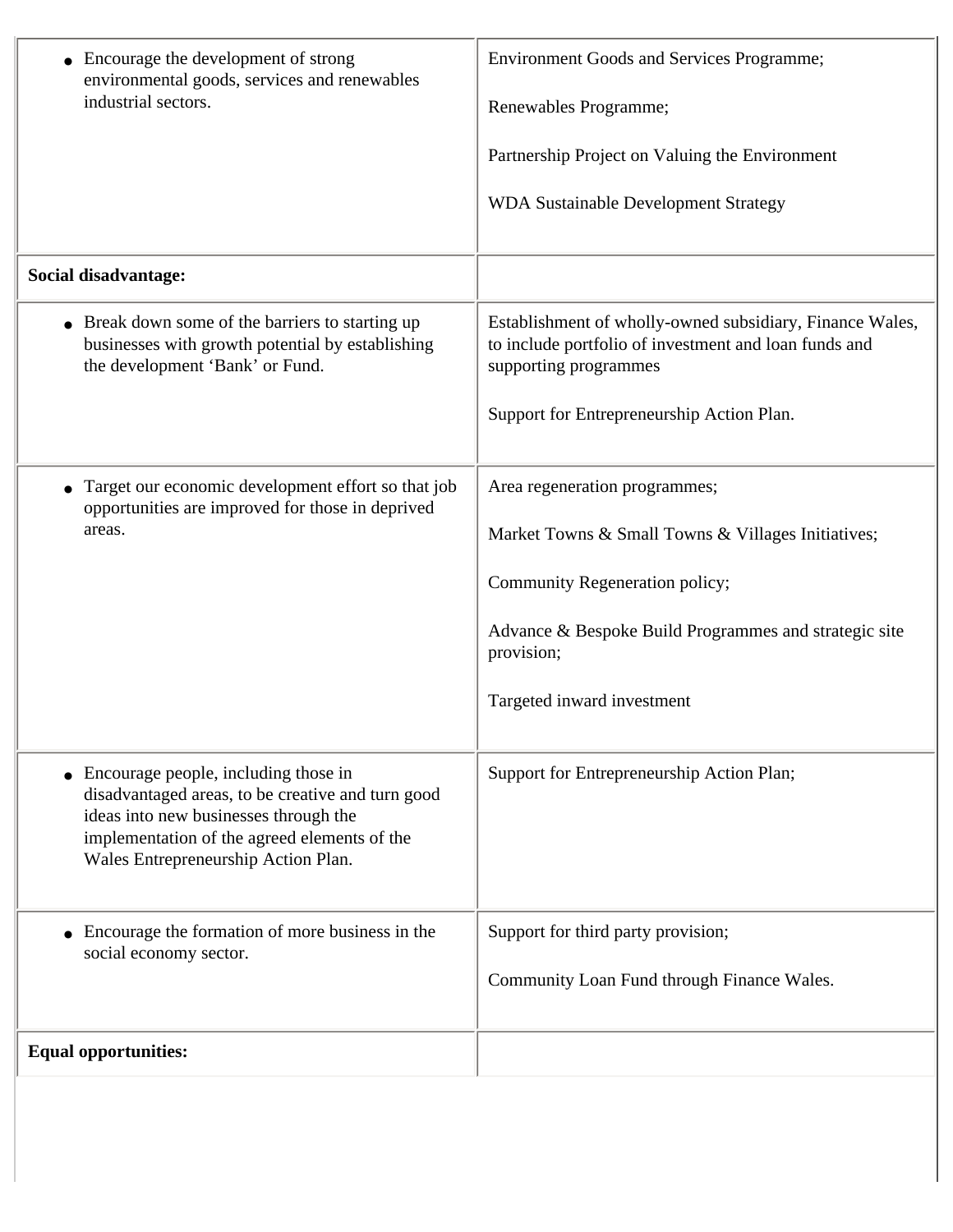| Encourage more flexible human resource practices<br>and job opportunities through the development of<br>more service and knowledge-based businesses and<br>exploiting the potential of information and<br>communication technology.   | Internal/External Equal Opportunities Policy;<br>WIS – infrastructure provision and take up of training.<br><b>SME</b> Equality Project. |
|---------------------------------------------------------------------------------------------------------------------------------------------------------------------------------------------------------------------------------------|------------------------------------------------------------------------------------------------------------------------------------------|
| • Ensure the widespread provision of quality<br>childcare to enable parents to train and work.                                                                                                                                        | Encouragement of Childcare provision amongst inward<br>investors<br>Work-life Balance Challenge Fund                                     |
| Increase the number and quality of jobs and reduce<br>economic inactivity, particularly in less prosperous areas.                                                                                                                     |                                                                                                                                          |
| Social disadvantage:                                                                                                                                                                                                                  |                                                                                                                                          |
| Reduce unemployment and inactivity amongst<br>$\bullet$<br>groups which have traditionally experienced high<br>unemployment, such as young people, lone parents,<br>black and ethnic minorities, disabled people and the<br>over 50s. | Support for Third parties eg Menter a Busnes and Chwarae<br>Teg<br>Entrepreneurship Action Plan<br><b>SME Equality Project</b>           |
| <b>Equal opportunities:</b>                                                                                                                                                                                                           |                                                                                                                                          |
| Implement action on equality of opportunity as a<br>cornerstone of all European Structural Funds.                                                                                                                                     | Internal equal opportunities strategy;<br><b>SME Equality Project.</b>                                                                   |
| Promote a sustainable future for agriculture and forestry<br>within a modern rural economy.                                                                                                                                           |                                                                                                                                          |
| <b>Sustainable development:</b>                                                                                                                                                                                                       |                                                                                                                                          |
| • Encourage sustainable farming through an<br>increased emphasis on agri-environment measures<br>and organic production                                                                                                               | Support for the Organics Action Plan.                                                                                                    |
| Social disadvantage:                                                                                                                                                                                                                  |                                                                                                                                          |
|                                                                                                                                                                                                                                       |                                                                                                                                          |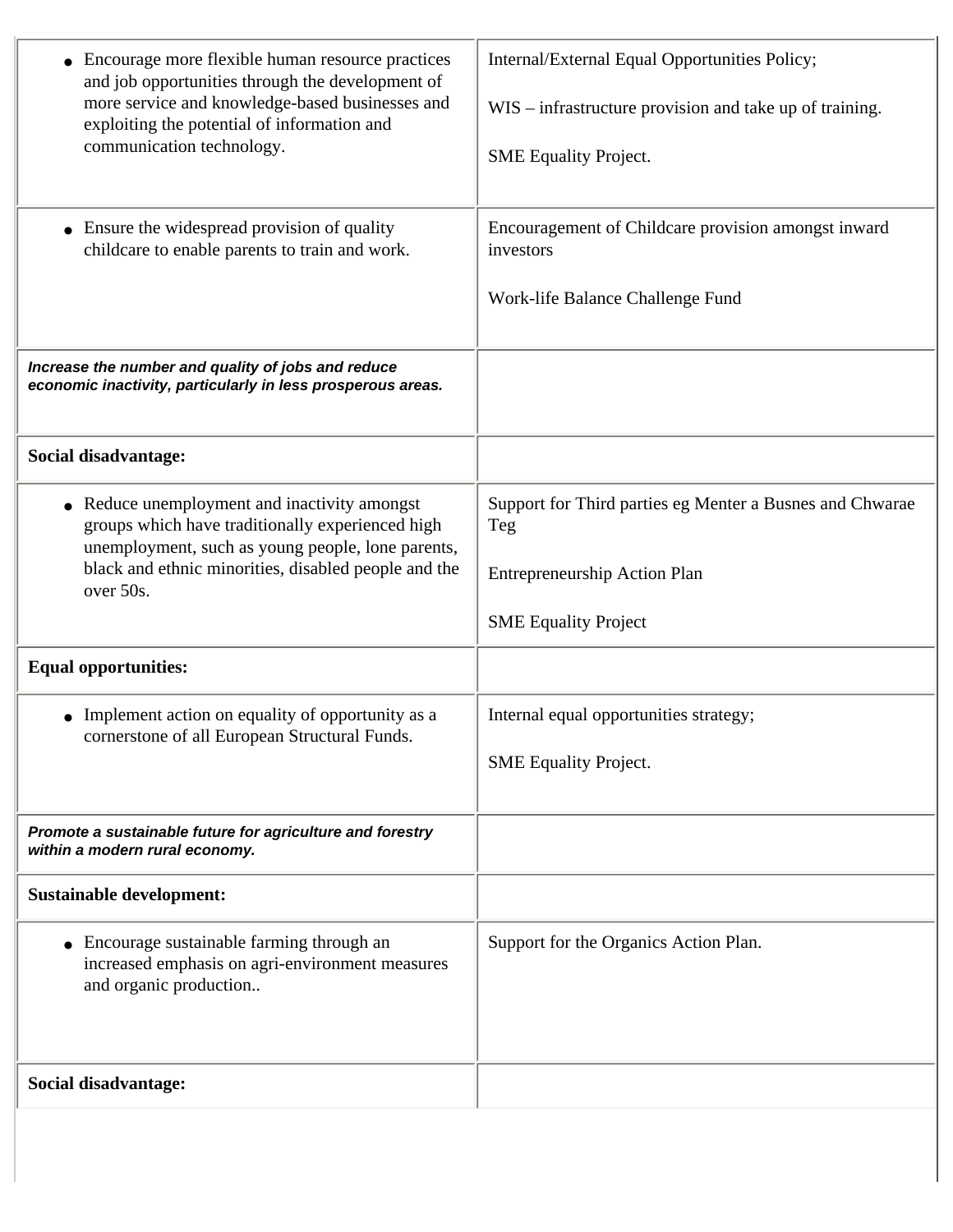| Regenerate rural communities by encouraging new<br>forms of rural enterprise, including forestry, and<br>assisting farming families to diversify through the<br>Rural Development Plan. | Executive support for the Rural Development Plan;<br>Support for the Farm Development Action Plan<br>Support for third party delivers eg Cwysi - Menter a<br>Busnes; Coed Cymru, Wales Timber Forum etc<br>Facilitation of LEADER+ programmes |
|-----------------------------------------------------------------------------------------------------------------------------------------------------------------------------------------|-----------------------------------------------------------------------------------------------------------------------------------------------------------------------------------------------------------------------------------------------|
| Stimulate development that conserves natural resources<br>and respects the environment                                                                                                  |                                                                                                                                                                                                                                               |
| <b>Sustainable development:</b>                                                                                                                                                         |                                                                                                                                                                                                                                               |
| Intensify Business and Environment campaign<br>activities.                                                                                                                              | Partnership Project on Valuing the Environment                                                                                                                                                                                                |
|                                                                                                                                                                                         | <b>WDA Sustainable Development Strategy</b>                                                                                                                                                                                                   |

Rhodri Morgan AM MP

Our ref/Ein cyf: SF 2400/00

David Rowe-Beddoe

Chairman

Welsh Development Agency

Principality House

The Friary

CARDIFF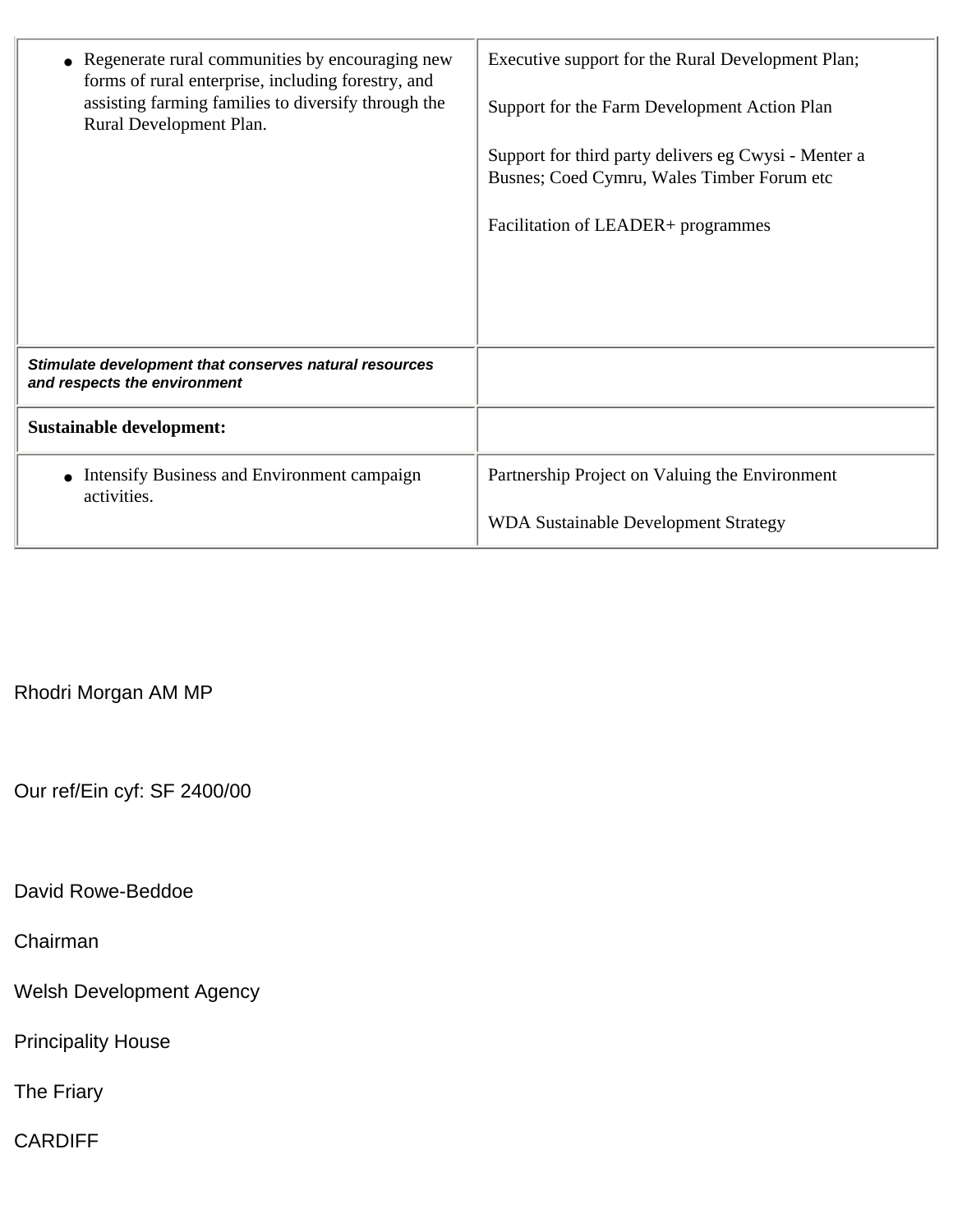Dear David

# **WELSH DEVELOPMENT AGENCY: STRATEGIC GUIDANCE**

1. This letter sets out the Strategic Guidance and priorities that I want the Welsh Development Agency ("the Agency") to incorporate into its planning cycle, informing its 2001-2004 Corporate Plan and subsequent Business Plans. In drawing up this guidance, I have taken due regard of the priorities in the National Assembly's draft Strategic Plan, BetterWales.com, and the views of its Economic Development Committee. This letter replaces all previous Strategic Guidance issued to the Agency.

#### **Operational Principles**

- 2. In everything it does, the Agency must concentrate on helping to create a better, stronger economy in Wales, acting strategically and working in partnership wherever practicable in order to improve the prosperity of every part of Wales, in particular those areas of greatest need.
- 3. The work of the Agency must be in accord with the aims, policies and programmes of the National Assembly; in particular the Agency must pursue the priorities set out in BetterWales.com, the National Economic Development Strategy and the Single Programming Documents for both Objectives 1 and 2. These documents, together with directions from time to time from the National Assembly, will shape economic planning and policies in Wales for the duration of this guidance and beyond.
- 4. One of the outcomes envisaged in BetterWales.com is that, by March 2003, 40,000 net additional jobs are to be created, 34,000 (i.e. 85 per cent) of which should be in the west of Wales and the Valleys. This will be achieved by targeting a greater proportion of the Agency's development programmes support and marketing effort on companies in the Objective 1 area. I want to see this reflected in the Agency's future plans. I expect to see WDA targets/outcomes for jobs created to be marked by comparable emphasis on the Objective1 area.
- 5. The Agency will at all times insist on the highest standards of probity in public life and promoting openness where possible. I expect the Agency to follow the standards and principles of partnership adopted by the National Assembly, with particular attention to the requirements set out in sections 113 to 115 of the Government of Wales Act 1998, to consult local government, the voluntary sector and the business community on matters affecting their interests.
- 6. I expect the Agency to continue to be committed to the Assembly's underlying themes and of equality of opportunity, sustainable development and social inclusion in everything it does. The Agency should take into account the specific guidance issued by the Assembly and should work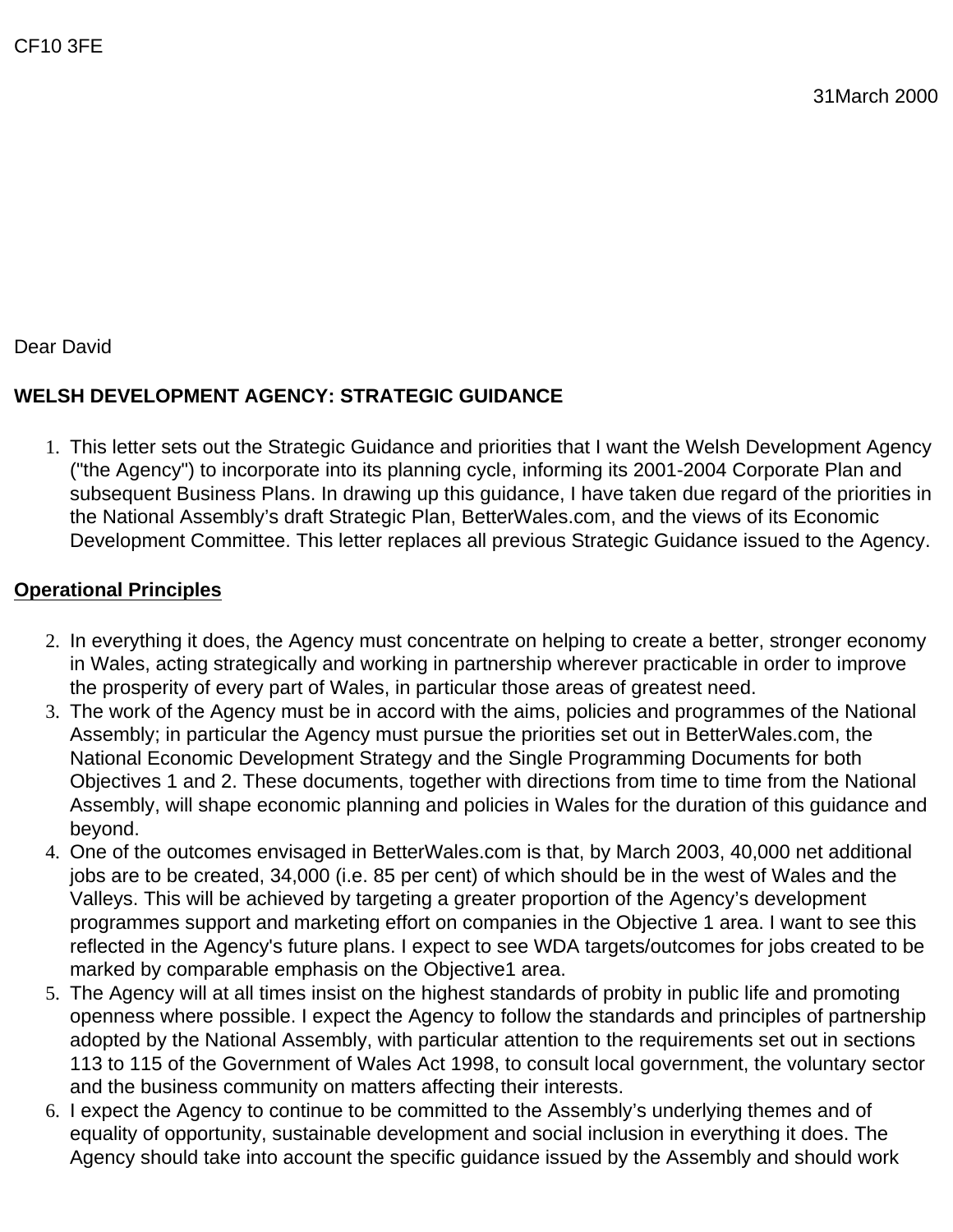closely with those organisations having expertise in these areas, such as the Equal Opportunities Commission. As an organisation sponsored by the National Assembly, the Declaration of Human Rights applies to the Agency just as it does to the Assembly itself.

7. Your preface to the Agency's current Corporate Plan (2000-2003) indicates that the Plan sets out the role which the Agency can play in shifting Wales forward to a future as a more prosperous, innovative, enterprising and inclusive economy. I strongly endorse that. The direction of the economy needs to shift up a gear in technological, business and occupational terms. You also say that the Plan identifies the most effective contributions the Agency can make to achieving this vision, which then become its priorities. I want the Agency to be committed to learning, reviewing and improving, by regularly reviewing its actions to ensure that they continue to be the most effective and give value for money. I want to see full evaluation programmes included in all future plans.

The Agency needs to have regard to the particular competitive strengths that Wales has within the European economy and the increasing competition from countries in Eastern Europe now seeking entry into the European Union with far lower wage levels than Wales.

#### **General Operational Priorities**

8. The greatest challenge for us all is to make sure that we use effectively the funds which will become available to Wales through the European Union structural funds programme 2000-2006, through Objectives 1, 2 and 3, the Rural Development Plan and Community Initiatives. The Agency will play a full and effective part in providing executive support for the management of relevant European Funding packages, and I

will be looking to you to develop the Agency's work in a way which reflects the opportunities which Objective 1 in particular represents. The Single Programming Document which we are in the process of agreeing with the European Commission envisages a range of business support and other activities which sit well with the Agency's domestically-funded activities, and it will be important that optimal use is made of the resources available to you as an element in matchfunding packages.

- 1. I should stress too the need for a truly partnership approach, in accordance with the agreed model of balanced representation from the public sector, social partners and the voluntary sector, to the development of projects for which European funding is to be sought.
- 2. The Agency has an important role to play in developing the economy in those areas of greatest need, specifically the Objective 1 area. I expect the Agency to support the National Assembly in the emerging proposals to regenerate the most socially disadvantaged communities. In rural Wales, the Agency must continue to develop and implement policies, in conjunction with the National Assembly, to support and develop businesses in the Agri-food sector and indigenous company growth. It should always seek to work with local communities.
- 3. The Agency should concentrate on providing better job opportunities by raising the quality of jobs right across the sectoral and occupational mix, developing more added value processes by reaping the maximum advantage from research and development, and advanced technology, headquarterstype functions, and ensuring a high quality environment. Clusters of high tech companies should be encouraged with the ability to compete on a global scale.
- 4. In drawing up future programmes, the Agency should seek to strike an appropriate balance between its capital and revenue programmes, and between support for home-grown businesses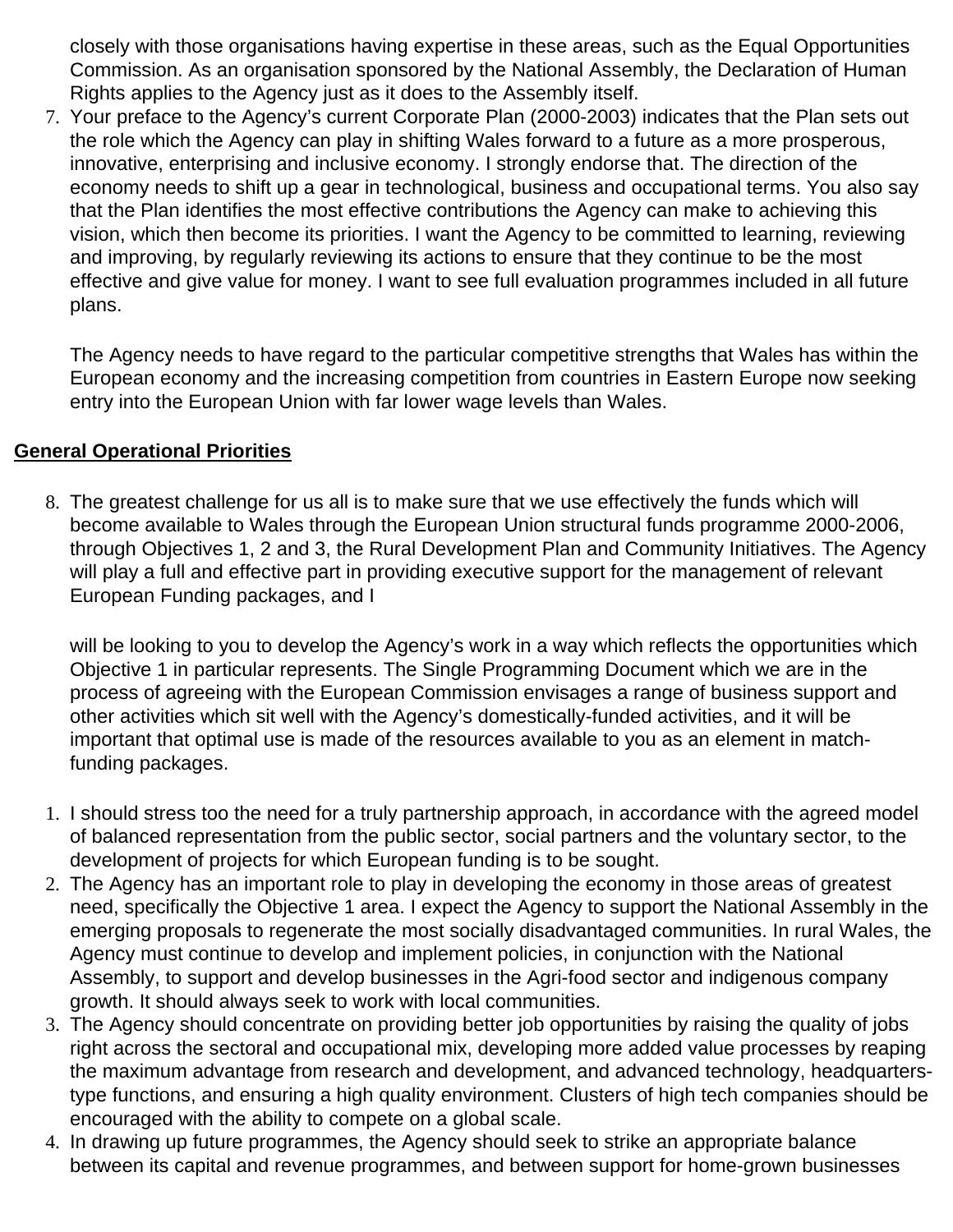and inward investment. The Agency should have regard for the National Assembly's priorities in BetterWales.com and as set out below.

5. The Agency's Land Division should continue to support the objectives and activities of the Agency with emphasis on the priorities and areas of greatest need identified; in particular supporting the priorities set out by Local Planning Authorities.

#### **Specific Operational Priorities**

14. As well as having regard to the operational principles, as set out in paragraphs 2 to 7 above, and working towards the general priorities in paragraphs 8 to 13, I want to see the Agency working towards the following specific priorities:-

- 1. Continuing to give the National Assembly and its partners every support in setting up an independently managed *Enterprise Development Fund* for Small and Medium Enterprises, which will help make available the resources to stimulate development among Small and Medium Sized Enterprises in Wales.
- 2. Securing top quality inward investment into Wales, with particular emphasis being placed on those areas of greatest need. The Agency should continue to identify and develop strategic employment sites and ensure the provision of a suitable range of premises for business, especially in the Objective 1 area. In addition, I expect the Agency to work closely with Local Authorities to support their regeneration plans.
- 3. Playing an effective role in the operation and development of *Business Connect* at the all-Wales and local level, and providing executive support for *Business Connect Wales*. The Agency should also work closely with the *Wales Management Council*, *Business Connect* partners, the National Assembly and other organisations to ensure the delivery of a more coherent programme of management development activities to businesses in Wales. Through *Business Connect*, the Agency should ensure the effective day-to-day management of the *Innovation and Technology Counselling* service.
- 4. Working closely with academic institutions, businesses and others in Wales to deliver an effective and efficient *Know-How Wales* service to set up additional collaborations which commercialise within Wales more of those institutions' technologies. The Agency should also play a constructive role in implementive proposals arising from the *Entrepreneurship Action Plan*, and supporting small companies under the aegis of the *Regional Technology Plan*.
- 5. Working to develop the *Agri-Food Strategy* together with the *Agri-Food Partnership*, through the Agency's Agri-Food Directorate, drawing on the resources of the Agency's regional offices. This will include supporting the *Agri-Food Partnership* and its Strategy and Regional Groups; preparing the Farm Development Action Plan; revising the existing Lamb and Beef, Dairy and Organic action plans; undertaking new work on developing new objectives for the *Agri-Food Strategy*, including the new action plans for the next sectors identified as priorities for development to assist the rural economy. The Agency also has an important role in delivering all the relevant European Union structural funds in the Agri-Food sector as an "Accountable Body" for European funding.
- 6. Working closely with services deliverers, the National Assembly and others, to play a full and